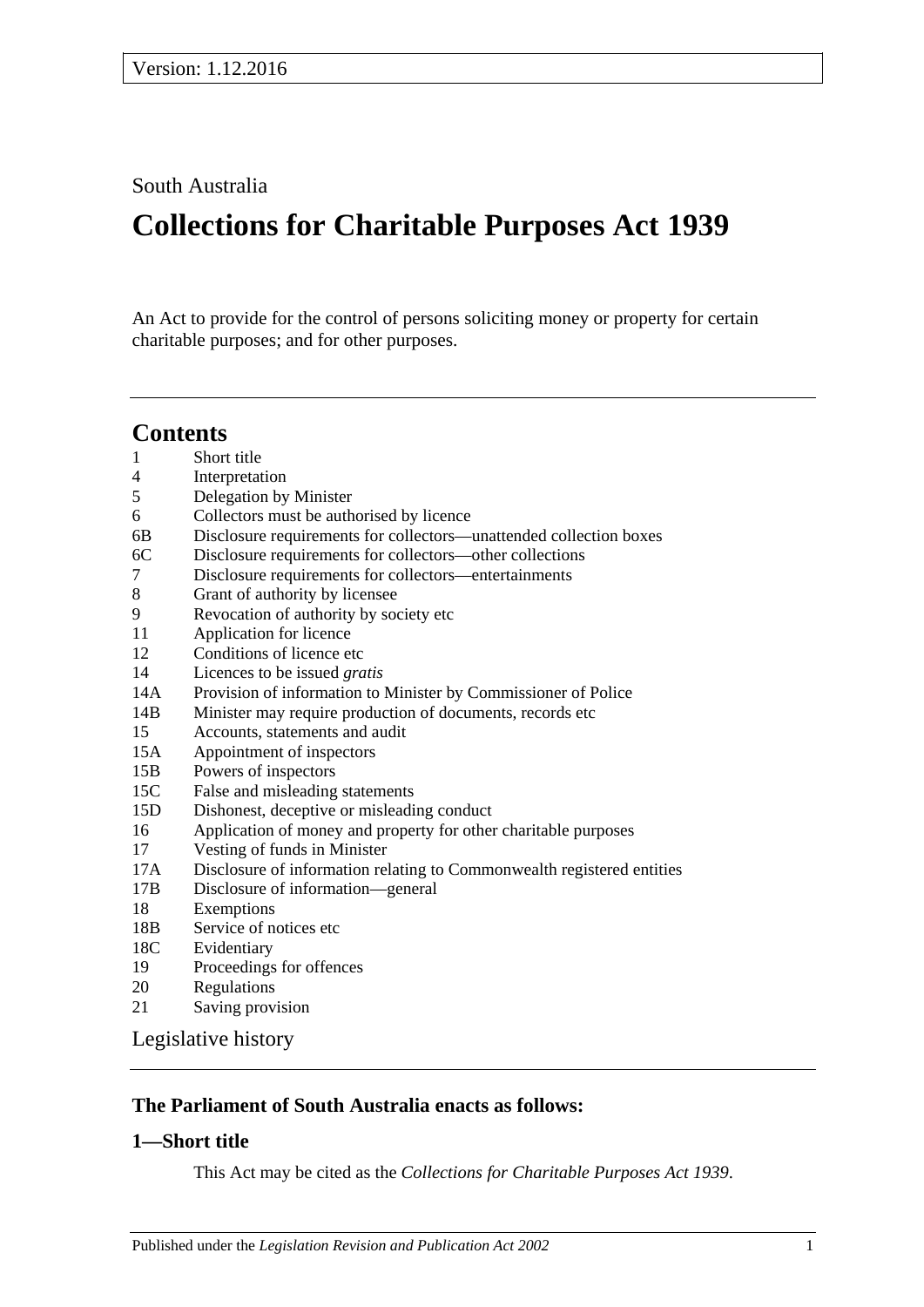#### <span id="page-1-0"></span>**4—Interpretation**

In this Act—

*body* means a body whether corporate or unincorporate;

*charitable purpose* means—

- (aa) the provision of, or assistance or support to the provision of, health services (within the meaning of the *[Health Care Act](http://www.legislation.sa.gov.au/index.aspx?action=legref&type=act&legtitle=Health%20Care%20Act%202008) 2008*) or research in the field of health or such health services;
- (a) the affording of relief, assistance or support to diseased, disabled, sick, infirm, incurable, poor, destitute, helpless, or unemployed persons, or to the dependents of any such persons;
- (b) the relief of distress occasioned by war, whether occasioned in South Australia or elsewhere;
- (e) the affording of relief, assistance, or support to persons who are or have been members of the armed forces of Australia or to the dependents of any such persons;
- (f) the provision of welfare services for animals;

*code of practice* means a code of practice issued by the Minister and published in the Gazette for the purpose of regulating licensees and those authorised by licensees under this Act;

*collection contract* means a contract under which a person agrees to act as a paid collector for a person, society, body or association;

*collector*—a person acts as a collector if the person (either personally or through the agency of another person)—

- (a) collects, or attempts to collect, money or property wholly or partly for a charitable purpose; or
- (b) charges, or attempts to charge, for admission to an entertainment in relation to which it is held out that the proceeds are to be devoted wholly or partly to a charitable purpose; or
- (c) obtains, or attempts to obtain, money wholly or partly for a charitable purpose by the sale of a disc, badge, token, flower, ribbon or other device; or
- (d) obtains, or attempts to obtain, a bequest, devise or other grant of money or property wholly or partly for a charitable purpose;

*Commonwealth Act* means the *Australian Charities and Not-for-profits Commission Act 2012* of the Commonwealth;

*Commonwealth Commissioner* means the Commissioner of the Australian Charities and Not-for-profits Commission established under the Commonwealth Act;

*Commonwealth registered entity* means an entity registered under the Commonwealth Act;

*inspector* means a person appointed by the Minister as an inspector under [section](#page-10-0) 15A;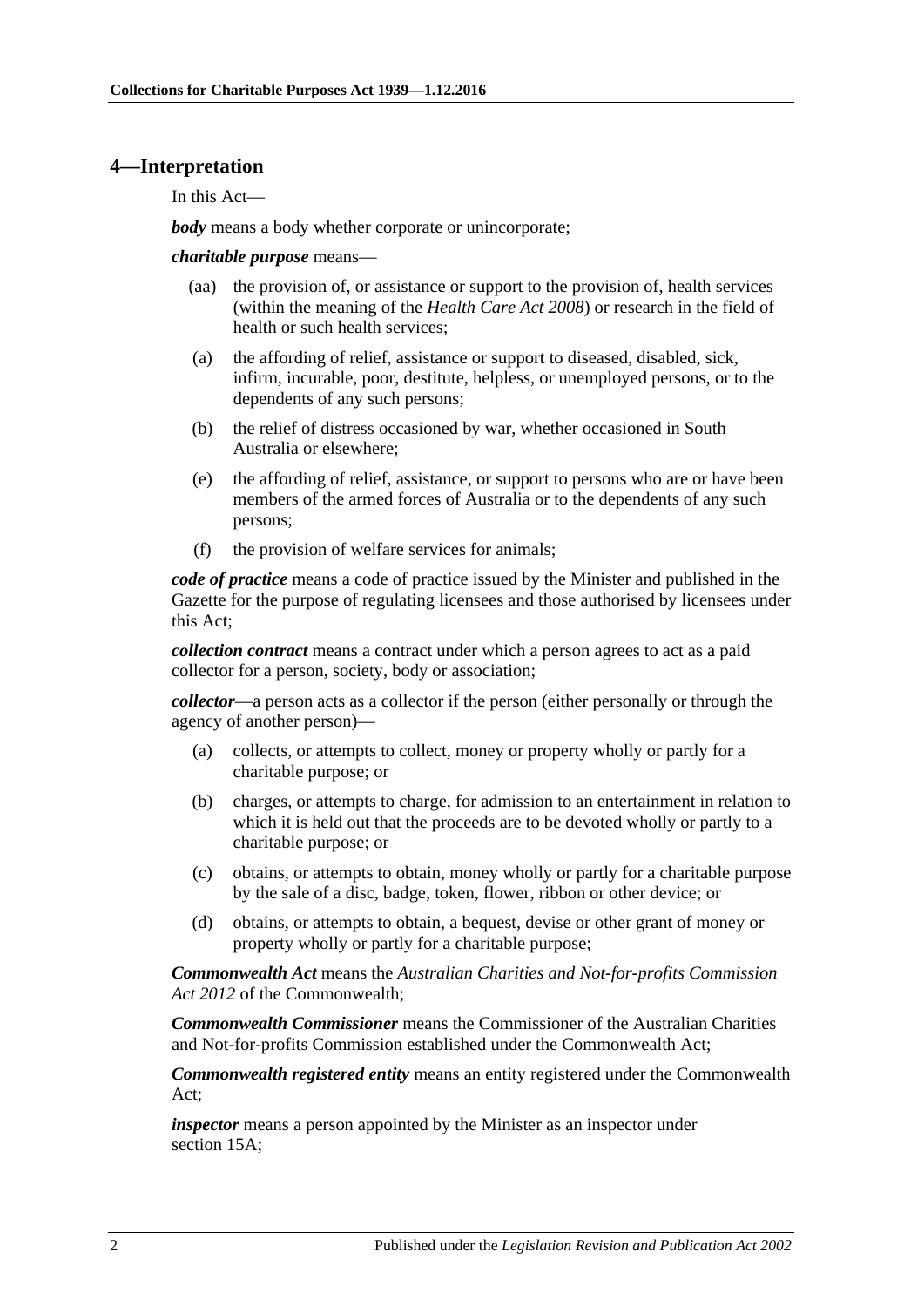*paid collector*—a person acts as a paid collector if the person receives valuable consideration to act as a collector;

*property* includes real and personal property;

*section 6 licence* means a licence granted under this Act for the purposes of [section](#page-2-1) 6.

#### <span id="page-2-0"></span>**5—Delegation by Minister**

- (1) The Minister may, by notice in the Gazette, delegate any of the Minister's powers or functions under this Act—
	- (a) to a particular person or body; or
	- (b) to the person for the time being occupying a particular position.
- (2) A delegation under this section—
	- (a) may be absolute or conditional; and
	- (b) does not derogate from the power of the Minister to act in any matter; and
	- (c) may be varied or revoked by the Minister by subsequent notice in the Gazette.
- (3) A power or function delegated under this section may, if the instrument of delegation so provides, be further delegated.

#### <span id="page-2-2"></span><span id="page-2-1"></span>**6—Collectors must be authorised by licence**

(1) Subject to this section, a person must not act as a collector unless the person holds, or is authorised by the holder of, a [section](#page-2-1) 6 licence.

Maximum penalty: \$8 000.

- (2) [Subsection](#page-2-2) (1) does not apply if—
	- (a) the person—
		- (i) only collects or attempts to collect money or property from persons known to the person or with whom the person regularly associates; and
		- (ii) provides all of the money or property so collected to the holder of a [section](#page-2-1) 6 licence; and
		- (iii) is not a paid collector; or
	- (b) the person—
		- (i) only collects or attempts to collect property for the purpose of affording relief to a particular person or to the dependants of a particular person; and
		- (ii) provides all of the property so collected to that person or to those dependants; and
		- (iii) is not a paid collector.
- <span id="page-2-3"></span>(3) A Commonwealth registered entity is, on giving written notice to the Minister (in accordance with any requirements of the Minister) of its intention to act as a collector, taken to hold a [section](#page-2-1) 6 licence for the purposes of this Act while the entity remains a Commonwealth registered entity.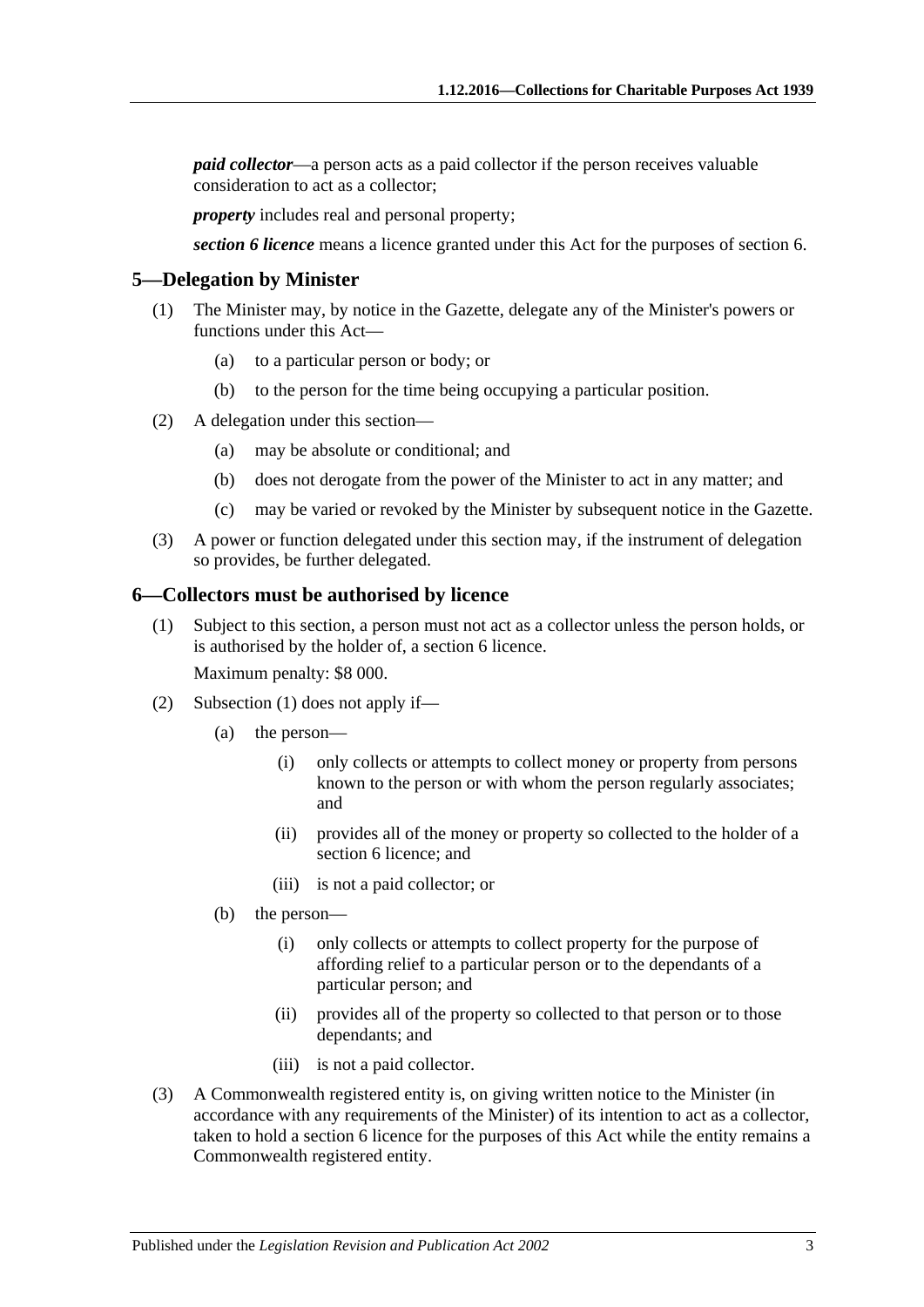- (4) The Minister may keep a list of entities who give notice to the Minister under [subsection](#page-2-3) (3) on a website maintained by the Minister.
- (5) A Commonwealth registered entity's authority to act as a collector under [subsection](#page-2-3) (3) is subject to—
	- (a) the condition that the entity or any other person authorised by the holder of the licence to act as a collector comply with the code of practice (as in force from time to time); and
	- (b) any other condition imposed by the Minister by notice in writing to the entity.
- <span id="page-3-0"></span>(6) The Minister may, by notice in writing to the entity, vary or revoke a condition imposed under [subsection](#page-3-0) (5)(b) or add conditions to the entity's authority to act as a collector.
- <span id="page-3-1"></span>(7) The Minister may, by notice in writing to the entity, suspend or revoke a Commonwealth registered entity's authority to act as a collector on any of the following grounds:
	- (a) that donations (whether of money or goods) received for charitable purposes by the entity have been mismanaged or misapplied;
	- (b) that excessive commission or remuneration has been, or is to be, paid to any person acting as a collector under the authority of the entity, or acting in connection with an entertainment conducted under the authority of the entity, out of the proceeds of the collection or entertainment (as the case may be), or that the proportion of those proceeds that is, or is to be, applied towards charitable purposes is for any other reason inadequate;
	- (c) the entity's contravention of or failure to comply with a condition of the entity's authority to act as a collector or a requirement under this Act;
	- (d) that any other circumstances exist that justify, in the opinion of the Minister, suspension or revocation of the entity's authority to act as a collector.
- (8) Suspension of a Commonwealth registered entity's authority to act as a collector under this section may be for a specified period or until the fulfilment of stipulated conditions or until further notice by the Minister.
- (9) If the Minister revokes a Commonwealth registered entity's authority to act as a collector under this section, the Minister may prohibit the entity from giving notice under [subsection](#page-2-3) (3) for a specified period or until the fulfilment of stipulated conditions or until further notice by the Minister.
- (10) In addition, the following provisions apply in connection with the operation of [subsection](#page-2-3) (3):
	- (a) the entity will be treated, for the purposes of this Act, as if it had been granted a [section](#page-2-1) 6 licence on the day on which the notice under [subsection](#page-2-3) (3) was given to the Minister (subject to any express provision to the contrary);
	- (b) the entity's authority to act as a collector under [subsection](#page-2-3) (3) continues until—
		- (i) it is suspended or revoked in accordance with [subsection](#page-3-1) (7); or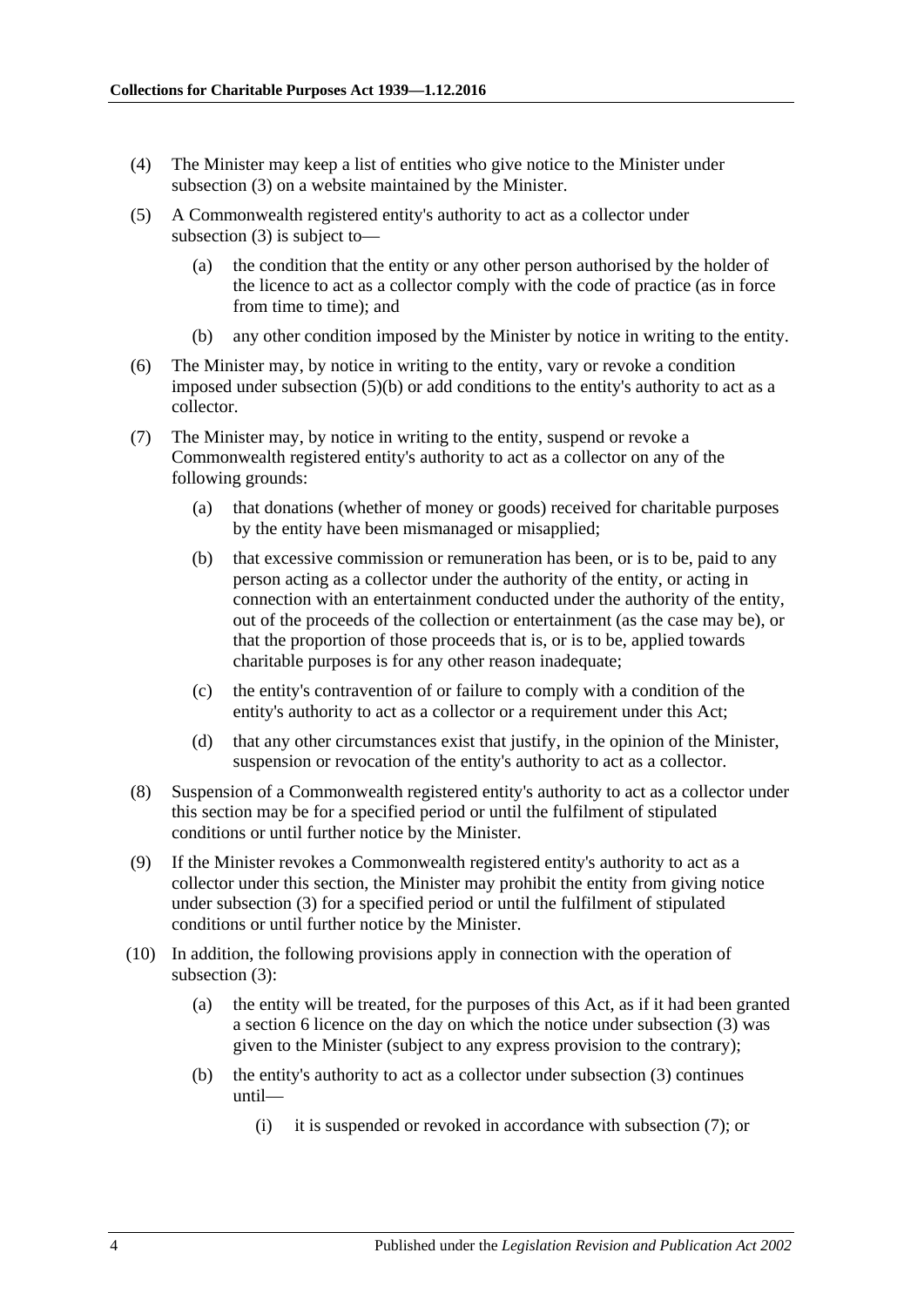- (ii) the entity's registration is revoked under the Commonwealth Act (and in such case the entity ceases to be taken to hold a [section](#page-2-1) 6 licence for the purposes of this Act on the day on which the revocation is made);
- <span id="page-4-1"></span>(c) any [section](#page-2-1) 6 licence held by the entity (by virtue of the grant of a licence pursuant to an application under [section](#page-7-2) 11) (an *existing licence*) in operation at the time of the giving of notice under [subsection](#page-2-3) (3) is cancelled by force of this section;
- (d) despite [paragraph](#page-4-1) (c), the requirements of [section](#page-9-0) 15 continue to apply in relation to money collected or received under the existing licence during the financial year or statement period (within the meaning of [section](#page-9-0) 15) in which the existing licence is cancelled.

#### <span id="page-4-2"></span><span id="page-4-0"></span>**6B—Disclosure requirements for collectors—unattended collection boxes**

- (1) A person who acts as a collector by placing an unattended collection box in a public place must ensure that the collection box is marked, in a reasonably prominent position, with the following information:
	- (a) the name of, and contact details for, the holder of the [section](#page-2-1) 6 licence under which the person is authorised to act as a collector and, if the holder of that licence has previously submitted a statement under section [15\(2\)\(b\),](#page-9-1) particulars of the website maintained by the Minister under [section](#page-9-2) 15(6) or any other website at which the last such statement submitted by the holder of that licence can be inspected;
	- (b) any other information prescribed by regulation.
- (2) A paid collector who contravenes or fails to comply with [subsection](#page-4-2) (1) is guilty of an offence.

Maximum penalty: \$4 000.

(3) The holder of a [section](#page-2-1) 6 licence must take reasonable steps to ensure that each person authorised to act as a collector by the holder of the licence is aware of his or her obligations under this section and is provided with the information referred to in [subsection](#page-4-2)  $(1)$ .

Maximum penalty: \$8 000.

- (5) For the purposes of this section, a collection box that is not attended by any person who is the holder of a [section](#page-2-1) 6 licence in respect of the collection, or authorised by the holder of such a licence, will be taken to be an unattended collection box.
- (6) In this section—

*collection box* includes any form of receptacle for the collection of money, whether the money is to be placed in the receptacle as a donation or for the purchase of a disc, badge, token, flower, ribbon or other device.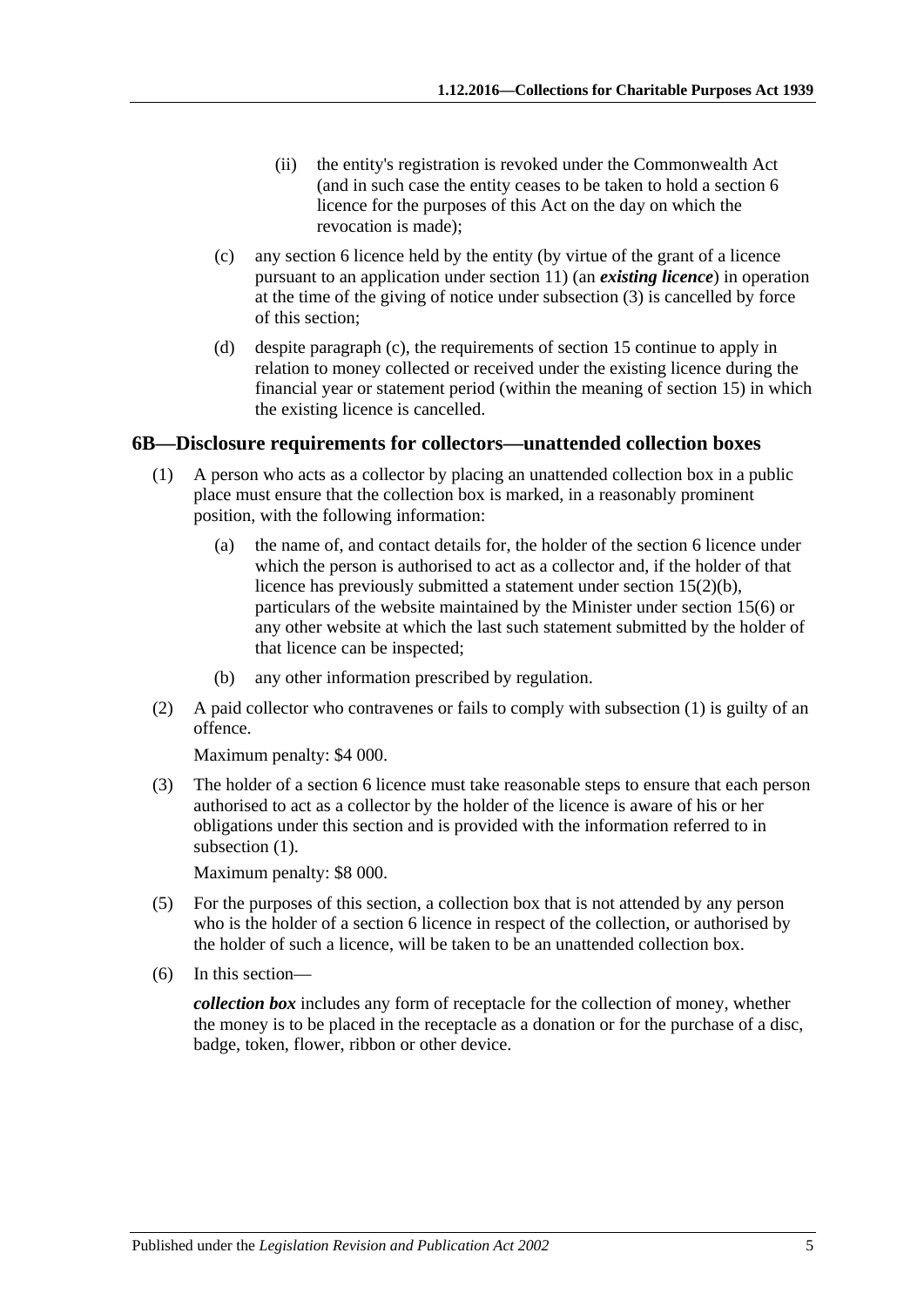#### <span id="page-5-1"></span><span id="page-5-0"></span>**6C—Disclosure requirements for collectors—other collections**

- (1) A person who acts as a collector must tell each person from whom money or property, or a bequest, devise or other grant of money or property, is collected or obtained or attempted to be collected or obtained—
	- (a) his or her name or, if the person is issued with a unique identifier by the holder of the [section](#page-2-1) 6 licence under which the person is authorised to act as a collector, that unique identifier; and
	- (b) whether or not the person is acting as a paid collector.
- (2) However, [subsection](#page-5-1) (1) does not apply to a person acting as a collector if the person—
	- (a) can be seen by the persons from whom money or property, or a bequest, devise or other grant of money or property, is collected or obtained or attempted to be collected or obtained; and
	- (b) is wearing a badge, in a reasonably prominent position, which contains the information specified in [subsection](#page-5-1) (1).
- (3) A paid collector who contravenes or fails to comply with [subsection](#page-5-1) (1) is guilty of an offence.

Maximum penalty: \$4 000.

- <span id="page-5-2"></span>(4) A person who acts as a collector must, at the request of a person from whom money or property, or a bequest, devise or other grant of money or property, is collected or obtained or attempted to be collected or obtained, provide the following information to the person:
	- (a) the name of, and contact details for, the holder of the [section](#page-2-1) 6 licence under which the person is authorised to act as a collector;

 $(ab)$ 

- (i) in the case of the holder of a [section](#page-2-1) 6 licence that has previously submitted a statement under section [15\(2\)\(b\)—](#page-9-1)particulars of the website maintained by the Minister under [section](#page-9-2) 15(6) or any other website at which the last such statement submitted by the holder of that licence can be inspected; or
- (ii) in the case of a Commonwealth registered entity taken to hold a [section](#page-2-1) 6 licence for the purposes of this Act that has submitted information under [section](#page-10-1) 15(9)—particulars of the website maintained by the Commonwealth Commissioner under the Commonwealth Act or any other website at which the last such information submitted by the entity can be inspected;
- (b) any other information prescribed by regulation.
- (5) A paid collector who contravenes or fails to comply with [subsection](#page-5-2) (4) is guilty of an offence.

Maximum penalty: \$4 000.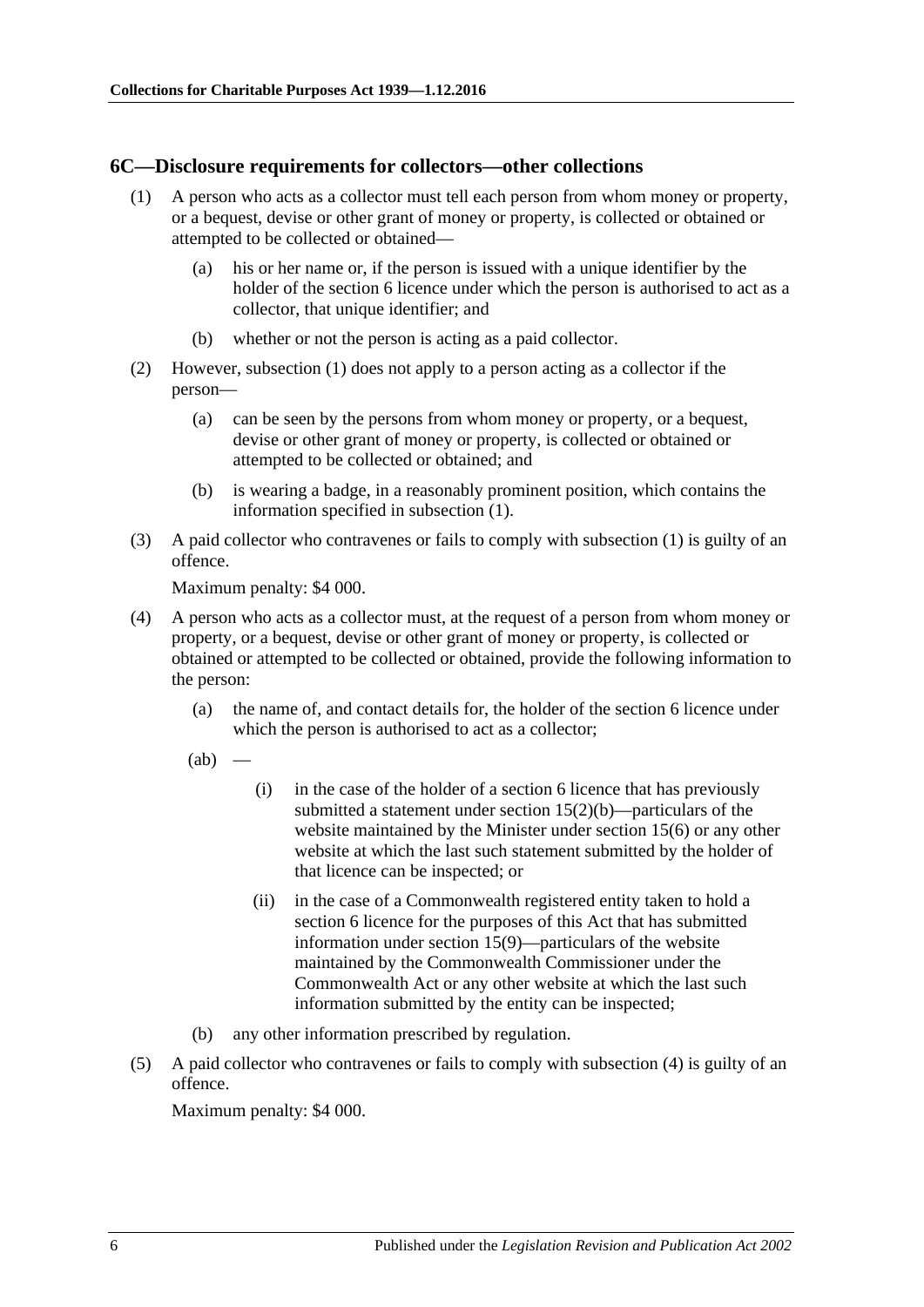(6) The holder of a [section](#page-2-1) 6 licence must take reasonable steps to ensure that each person authorised to act as a collector by the holder of the licence is aware of his or her obligations under this section and is provided with the information referred to in [subsection](#page-5-2) (4).

Maximum penalty: \$8 000.

(8) This section does not apply to a person who acts as a collector in the manner described in [section](#page-4-0) 6B.

# <span id="page-6-0"></span>**7—Disclosure requirements for collectors—entertainments**

- (1) This section applies to an entertainment if—
	- (a) a charge is made for admission to the entertainment; and
	- (b) it is held out that the proceeds, or part of the proceeds, of the entertainment are to be devoted to a charitable purpose.
- <span id="page-6-1"></span>(3) If any speaker or other performer at an entertainment to which this section applies is to be paid a fee or commission of an amount that exceeds, or is likely to exceed, the prescribed amount, the holder of the [section](#page-2-1) 6 licence under which a person is authorised to conduct the entertainment must, at the request of any person, tell the person the amount, or likely amount, of any such fee or commission.

Maximum penalty: \$8 000.

- (4) For the purposes of [subsection](#page-6-1) (3), the value of any non-monetary consideration to be provided to a person (including the value of any travel or accommodation costs to be paid in respect of the person's attendance at the relevant entertainment) must be taken into account in determining the amount of the fee or commission that is to be paid to the person.
- (5) A person who conducts an entertainment to which this section applies must not cause or permit an advertisement relating to the entertainment to be published by radio, television, newspaper or in any other way or a ticket for admission to the entertainment to be sold unless the advertisement or ticket contains the following information:
	- (a) the name of, and contact details for, the holder of the [section](#page-2-1) 6 licence under which the person is authorised to conduct the entertainment;
	- $(ab)$  —
- (i) in the case of the holder of a [section](#page-2-1) 6 licence that has previously submitted a statement under section [15\(2\)\(b\)—](#page-9-1)particulars of the website maintained by the Minister under [section](#page-9-2) 15(6) or any other website at which the last such statement submitted by the holder of that licence can be inspected; or
- (ii) in the case of a Commonwealth registered entity taken to hold a [section](#page-2-1) 6 licence for the purposes of this Act that has submitted information under [section](#page-10-1) 15(9)—particulars of the website maintained by the Commonwealth Commissioner under the Commonwealth Act or any other website at which the last such information submitted by the entity can be inspected;
- (b) if [subsection](#page-6-1) (3) applies—a statement indicating that performers payment details can be obtained from the holder of the [section](#page-2-1) 6 licence;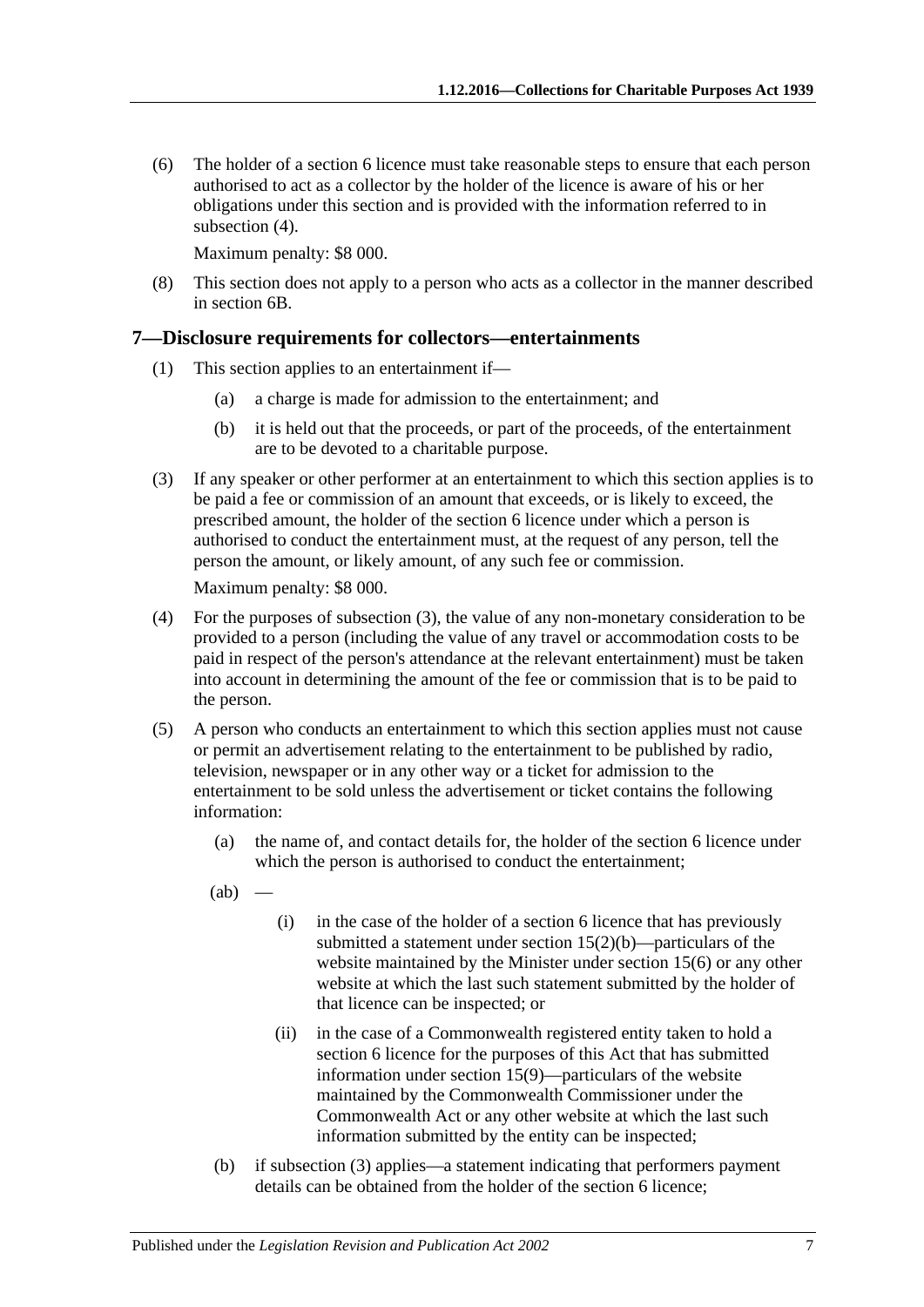(c) any other information prescribed by regulation.

Maximum penalty: \$8 000.

(6) In this section—

#### *prescribed amount* means—

- (a) if an amount is prescribed by regulation for the purposes of this definition—that amount;
- (b) if no amount is prescribed by regulation for the purposes of this definition—\$5 000.

# <span id="page-7-0"></span>**8—Grant of authority by licensee**

- (1) Any person, society, body, or association being the holder of a [section](#page-2-1) 6 licence may give any authority referred to in [section](#page-2-1) 6 by any means approved, from time to time, by the Minister either generally or in a particular case.
- (2) An authority given by the holder of a [section](#page-2-1) 6 licence may be subject to such conditions as the holder of the licence thinks fit.

# <span id="page-7-4"></span><span id="page-7-1"></span>**9—Revocation of authority by society etc**

- (1) Any person, society, body, or association being the holder of a licence under this Act who or which gives any authority referred to in [section](#page-2-1) 6 may revoke any such authority, and when any such authority is revoked the person to whom it was given must, if the authority was given in writing, within seven days after notice in writing of the revocation produce and deliver the written authority to such person, society, body or association or to a member of the committee or other governing body of such society, body, or association.
- (2) A person who fails to produce and deliver a written authority as required by [subsection](#page-7-4) (1) is guilty of an offence.

Maximum penalty: \$8 000.

# <span id="page-7-2"></span>**11—Application for licence**

- (1) An application for a licence under this Act must be made to the Minister.
- (3) The Minister may, in his or her discretion, grant or refuse a licence to any applicant and will not be liable to any proceedings whatsoever as a consequence of any refusal.

# <span id="page-7-3"></span>**12—Conditions of licence etc**

- (1) Subject to this section, a licence granted by the Minister under this Act remains in force for the period or periods specified in the licence.
- (2) A licence may be granted subject to any conditions the Minister thinks fit including (without limitation)—
	- (a) conditions limiting the proportion of the proceeds of collections and entertainments which may be applied as commission or other remuneration to persons acting as collectors under the licence or to other persons concerned in the collections or entertainments to which the licence applies; and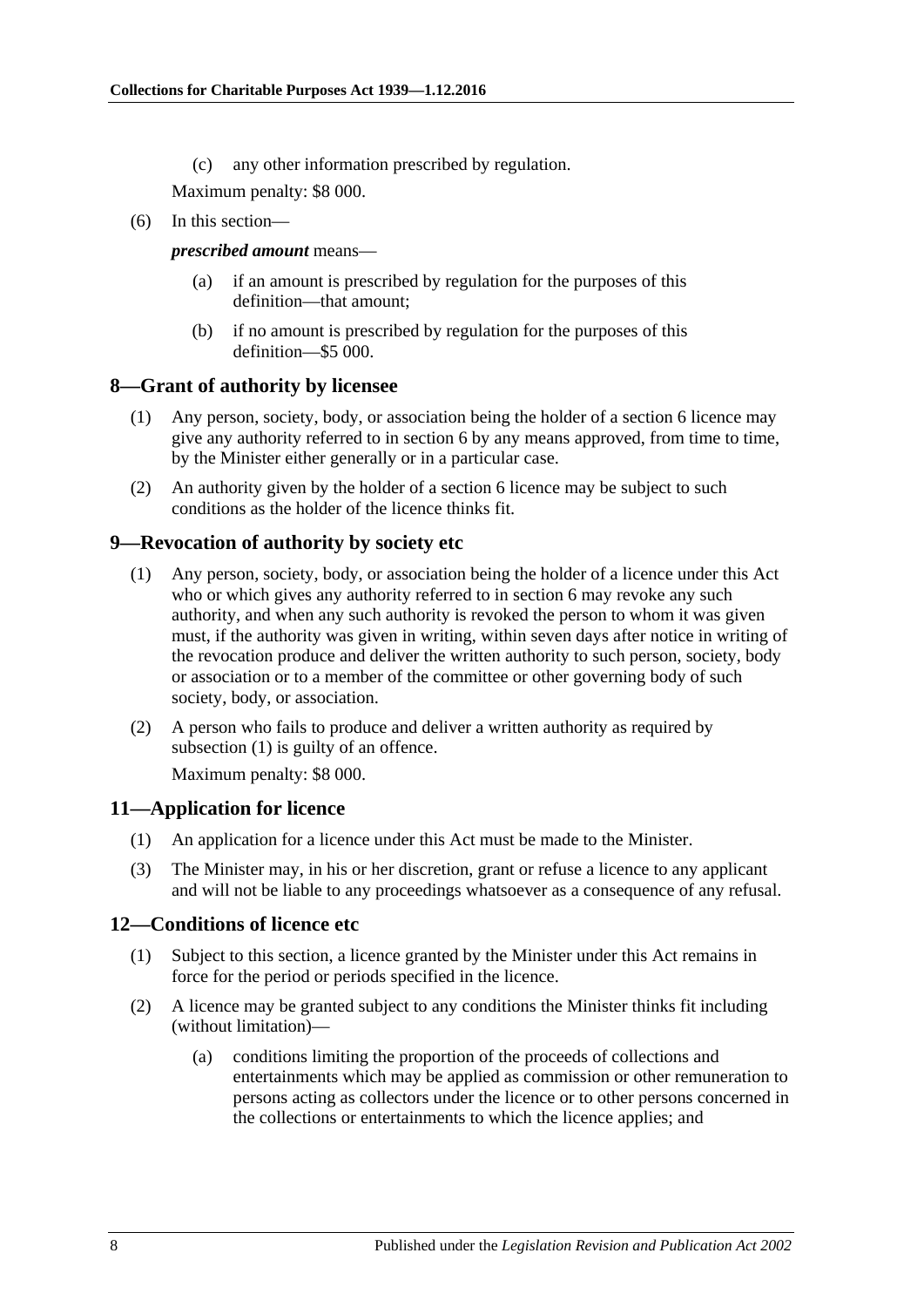- (b) conditions requiring the holder of the licence or any other person authorised by the holder of the licence, to comply with the provisions of the code of practice (as in force from time to time).
- (3) The Minister may, at any time, by notice in writing to the licensee, vary or revoke the conditions on which a licence was granted under this Act or add conditions to a licence granted under this Act.
- (4) The Minister may, by notice in writing to the licensee, suspend or revoke a licence on any of the following grounds:
	- (a) that donations (whether of money or goods) received for charitable purposes by the licensee have been mismanaged or misapplied; or
	- (b) that excessive commission or remuneration has been, or is to be, paid to any person acting as a collector under the licence, or acting in connection with the conduct of an entertainment to which the licence relates, out of the proceeds of the collection or entertainment (as the case may be), or that the proportion of those proceeds that is, or is to be, applied towards charitable purposes is for any other reason inadequate; or
	- (ba) the licensee's contravention of or failure to comply with a condition of the licence or a requirement under this Act; or
	- (c) that any other circumstances exist that justify, in the opinion of the Minister, suspension or revocation of the licence.
- (5) Suspension of a licence under this section may be for a specified period or until the fulfilment of stipulated conditions or until further notice by the Minister.
- (6) This section does not apply to a licence that is, under [section](#page-2-3) 6(3), taken to be held by a Commonwealth registered entity.

# <span id="page-8-0"></span>**14—Licences to be issued** *gratis*

No fee may be charged for any licence under this Act.

# <span id="page-8-1"></span>**14A—Provision of information to Minister by Commissioner of Police**

- (1) The Commissioner of Police must, at the Minister's request, make available to the Minister criminal history information of a kind specified by the Minister about an applicant for, or the holder of, a licence under this Act or a member of the committee or other governing body of a society, body or association that is an applicant for, or the holder of, such a licence.
- (2) In this section—

*criminal history information* about a person means information about criminal convictions and other information to which the Commissioner of Police has access relevant to the character and antecedents of the person.

# <span id="page-8-2"></span>**14B—Minister may require production of documents, records etc**

(1) The Minister may, by written notice, require a person to produce records, documents or other information in the person's possession connected with an activity for which a licence is required under this Act, within a time and in a manner specified in the notice.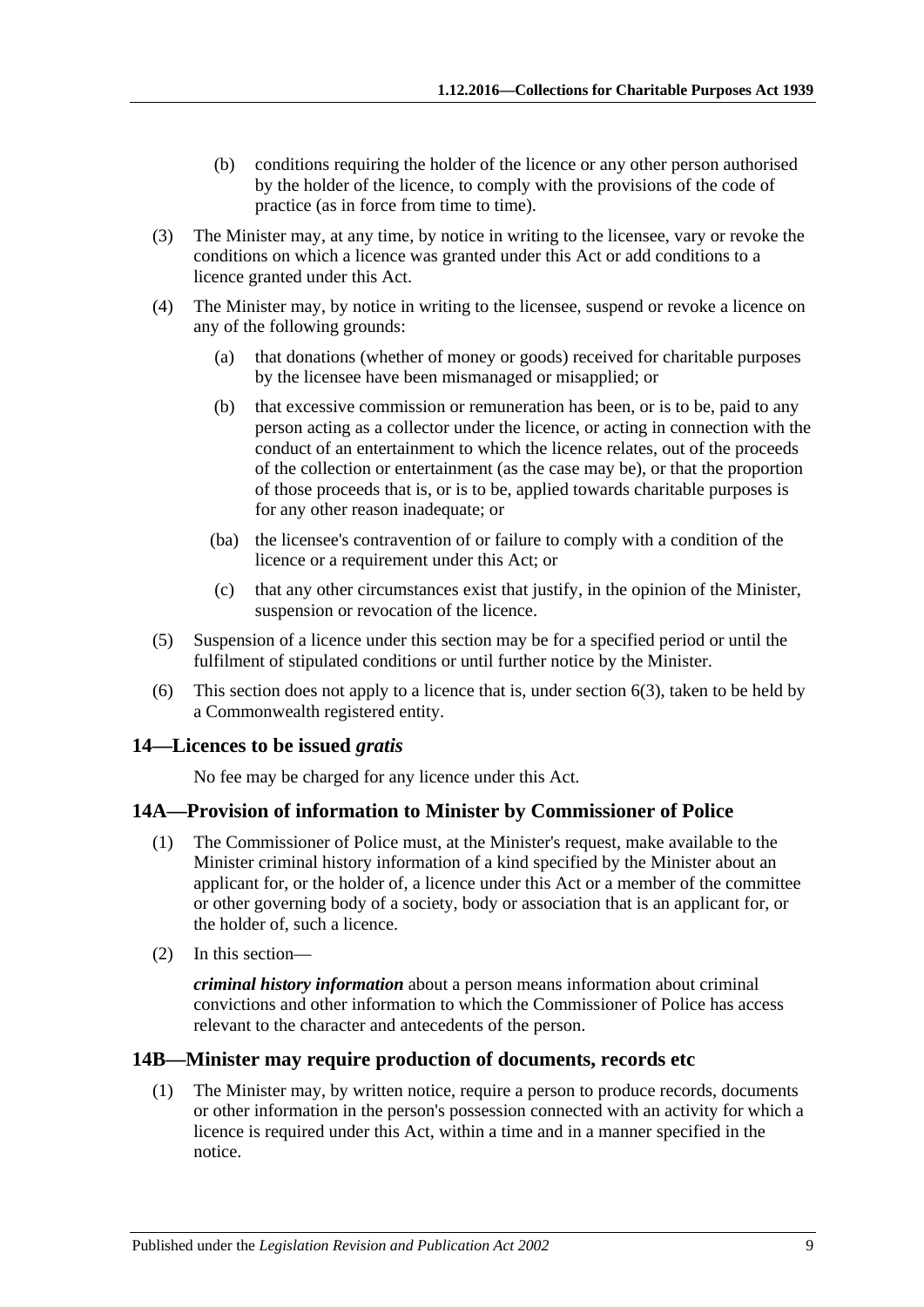- (2) The Minister may retain the records, documents or other information for as long as is reasonably necessary for the purposes of copying or taking extracts from the records, documents or information.
- (3) A person who, without reasonable excuse (proof of which lies on the person), refuses or fails to comply with a requirement under this section is guilty of an offence. Maximum penalty: \$8 000.

#### <span id="page-9-3"></span><span id="page-9-0"></span>**15—Accounts, statements and audit**

- (1) If the holder of a licence under this Act collects or receives money for a charitable purpose during a financial year or other period specified in the licence (the *statement period*), the holder of the licence must—
	- (a) keep proper accounts relating to the money; and
	- (b) after the end of the statement period, have the accounts audited by a person who is authorised to audit the accounts of a prescribed association under Part 4 Division 2 of the *[Associations Incorporation Act](http://www.legislation.sa.gov.au/index.aspx?action=legref&type=act&legtitle=Associations%20Incorporation%20Act%201985) 1985* or is approved by the Minister for the purposes of this section.
- <span id="page-9-4"></span><span id="page-9-1"></span>(2) The holder of a licence under this Act must, at the time or times fixed in the licence, provide to the Minister—
	- (a) a copy of the audited accounts for the last ending statement period; and
	- (b) a statement setting out—
		- (i) the amount of money collected or received by the licensee during the last ending statement period; and
		- (ii) the costs associated with collection or receipt of the money; and
		- (iii) the manner in which the money has been dealt with; and
		- (iv) any other information required by the Minister.
- (3) The Minister may at any time, by notice in writing to the holder of a licence, require the holder of the licence to provide to the Minister, within a specified time, a statement setting out specified information relating to money or property collected or received by the holder of the licence for charitable purposes.
- (5) If the holder of a licence under this Act sells, or otherwise converts into money, any property collected or received by the holder of the licence for a charitable purpose, the money so obtained is, for the purposes of this section, money collected or received by the holder of the licence for a charitable purpose.
- <span id="page-9-2"></span>(6) The Minister may publish on a website maintained by the Minister any information provided by the holder of a licence under this section and must publish—
	- (a) the name of, and contact details for, any person who holds a licence under this Act; and
	- (b) the contents of any statement submitted to the Minister under [subsection](#page-9-1) (2)(b) or a summary of, or extract from, any such statement.
- <span id="page-9-5"></span>(7) The holder of a licence who contravenes or fails to comply with a provision of this section is guilty of an offence.

Maximum penalty: \$8 000.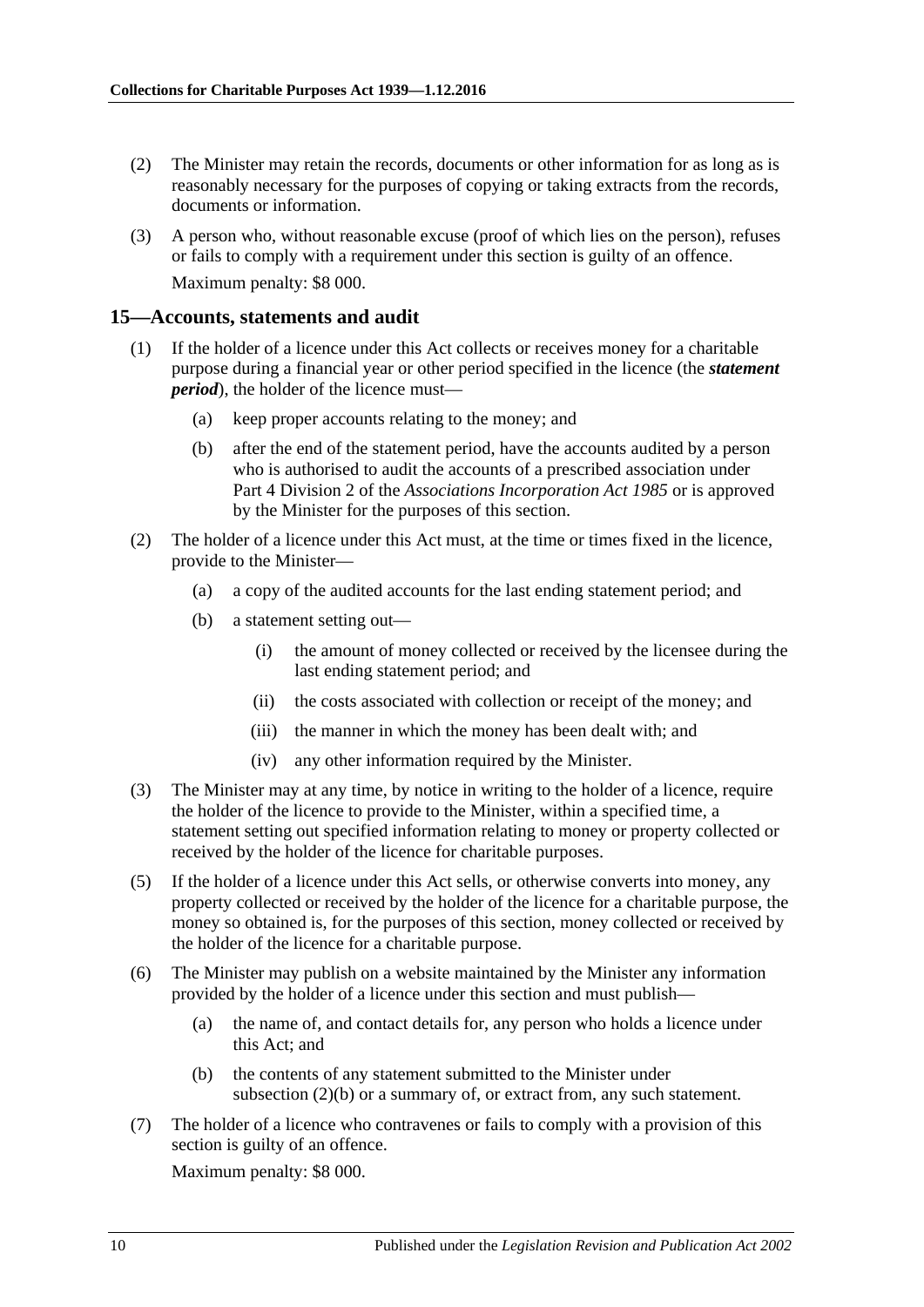- <span id="page-10-2"></span>(7a) If a body corporate is guilty of an offence against this section, each member of the governing body of the body corporate is guilty of an offence and liable to the same penalty as is prescribed for the principal offence if the prosecution proves that—
	- (a) the member knew, or ought reasonably to have known, that there was a significant risk that such an offence would be committed; and
	- (b) the member was in a position to influence the conduct of the body corporate in relation to the commission of such an offence; and
	- (c) the member failed to exercise due diligence to prevent the commission of the offence.
- <span id="page-10-3"></span>(7b) If an unincorporated body is guilty of an offence against this section, each member of the unincorporated body is guilty of an offence and liable to the same penalty as is prescribed for the principal offence if the prosecution proves that—
	- (a) the member knew, or ought reasonably to have known, that there was a significant risk that such an offence would be committed; and
	- (b) the member was in a position to influence the conduct of the body corporate in relation to the commission of such an offence; and
	- (c) the member failed to exercise due diligence to prevent the commission of the offence.
- (8) It is a defence to a charge of an offence under this section other than an offence against [subsection](#page-10-2) (7a) or [\(7b\)](#page-10-3) if the defendant proves that the offence occurred without the defendant's knowledge or consent.
- <span id="page-10-1"></span>(9) If a Commonwealth registered entity taken to hold a [section](#page-2-1) 6 licence for the purposes of this Act has, in respect of a particular period—
	- (a) submitted to the Commonwealth Commissioner an information statement that the entity is required to prepare under the Commonwealth Act and, if relevant, a financial report together with any auditor's report or reviewer's report that the entity is required to obtain under that Act; and
	- (b) submitted to the Minister any other information required by the Minister,

the entity is exempt from the operation of [subsections](#page-9-3)  $(1)$ ,  $(2)$  and  $(7)$  in relation to that period.

(10) A document or information required to be provided to the Minister under this section must be provided in accordance with any requirements specified by the Minister (including requirements as to the form and verification of the document or information, or the time or manner in which it is to be provided).

#### <span id="page-10-0"></span>**15A—Appointment of inspectors**

- (1) The Minister may appoint inspectors for the purposes of this Act.
- (2) The Minister must provide each inspector with an identity card which the inspector must produce on request.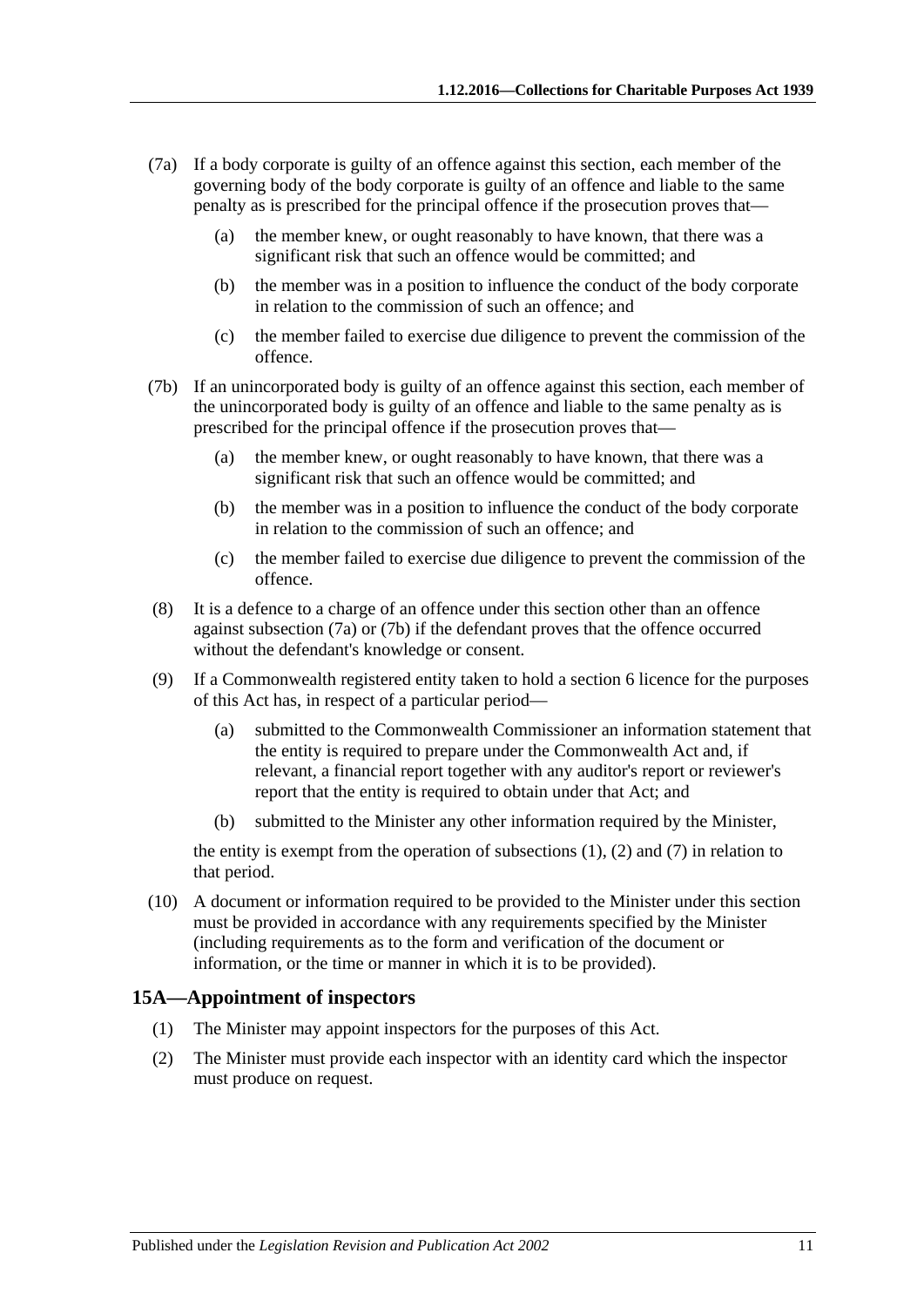#### <span id="page-11-0"></span>**15B—Powers of inspectors**

- (1) For the purposes of ascertaining whether the provisions of this Act are being complied with and subject to this section, an inspector may enter any place in which the inspector suspects, on reasonable grounds, there may be evidence or records connected with an activity for which a licence is required under this Act.
- (2) An inspector must not enter a place used as a residence unless—
	- (a) the occupier consents; or
	- (b) the inspector is authorised by warrant under [subsection](#page-11-1) (3).
- <span id="page-11-1"></span>(3) A magistrate may, if satisfied on the application of an inspector that there is a proper ground for doing so, issue a warrant authorising an inspector to enter a place used as a residence.
- (4) While an inspector is in or on any place under this section, the inspector may do one or more of the following:
	- (a) inspect or search the place or anything in the place;
	- (b) require a person in the place to—
		- (i) produce documents (which may include a written record reproducing in an understandable form information stored by computer, microfilm or other process) that are in the person's custody or control; and
		- (ii) answer any questions put by the inspector;
	- (c) inspect documents produced to the inspector and retain them for so long as is reasonably necessary for the purpose of copying or taking extracts from them;
	- (d) take photographs, films, audio, video or other recordings;
	- (e) if the inspector suspects on reasonable grounds that an offence has been committed, seize and retain anything that the inspector believes affords evidence of the offence;
	- (f) give such directions as are reasonably necessary for, or as are incidental to, the effective exercise of the inspector's powers under this section.
- (5) A person who—
	- (a) hinders or obstructs an inspector in the exercise of powers under this section; or
	- (b) fails, without reasonable excuse, to comply with a requirement of an inspector under this section; or
	- (c) fails, without reasonable excuse, to answer, to the best of the person's knowledge, information and belief, a question put by an inspector; or
	- (d) falsely represents that he or she is an inspector, is guilty of an offence.

Maximum penalty: \$8 000.

(6) An inspector may, in exercising powers under this section, be accompanied by such assistants as are reasonably necessary for the purpose.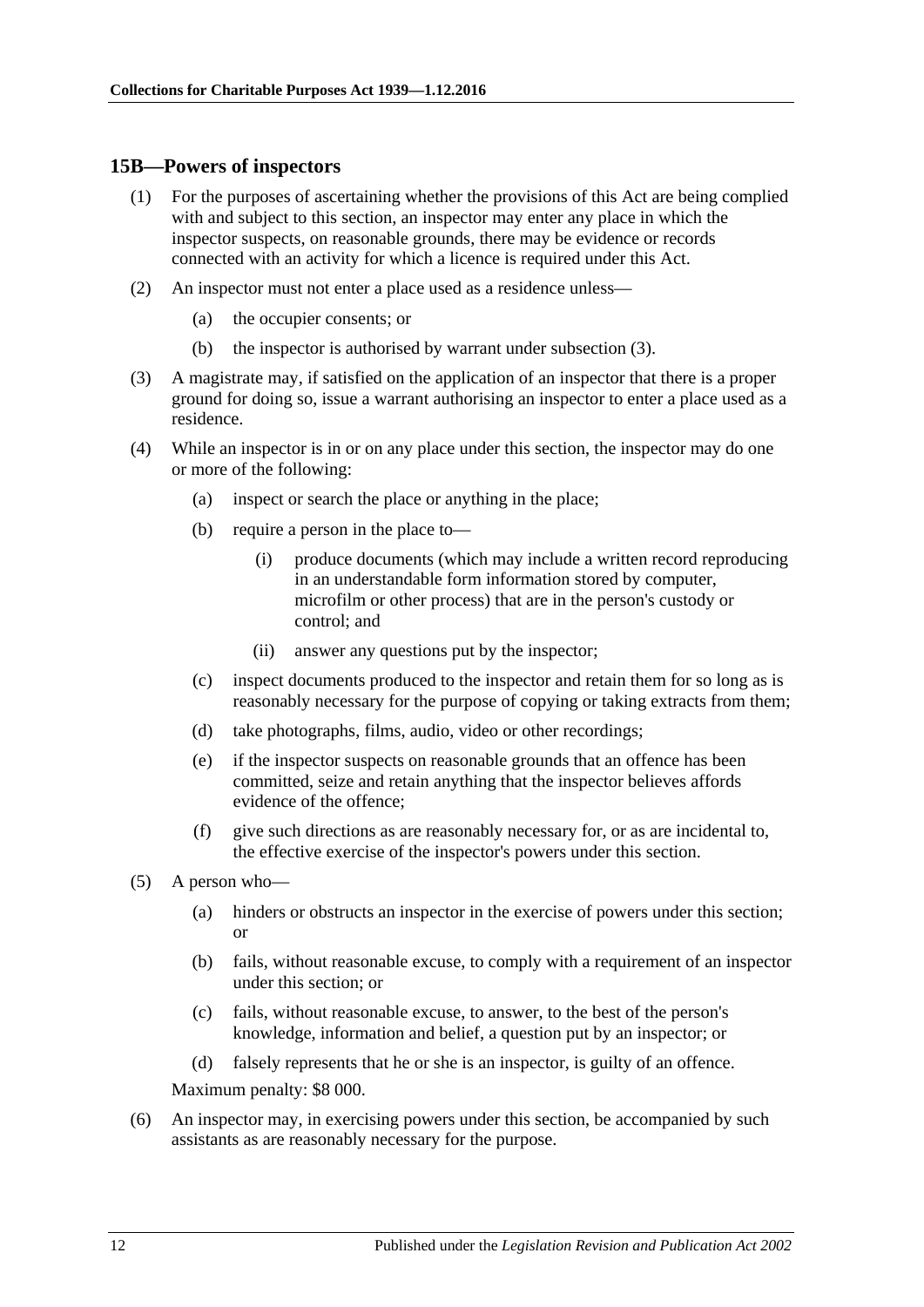- (6a) An inspector may require that the answer to a question under this section be verified by statutory declaration or given under oath.
- (7) A person may decline to answer a question put under this section if the answer would tend to incriminate the person of an offence.

#### <span id="page-12-0"></span>**15C—False and misleading statements**

A person must not make a statement that is false or misleading in a material particular (whether by reason of the inclusion or omission of any particular) in any information provided under this Act.

Maximum penalty: \$8 000.

#### <span id="page-12-1"></span>**15D—Dishonest, deceptive or misleading conduct**

A person who, in the conduct of an activity that is or is required to be authorised by a licence under this Act, acts in a dishonest, deceptive or misleading manner is guilty of an offence.

Maximum penalty: \$15 000 or imprisonment for 4 years.

#### <span id="page-12-4"></span><span id="page-12-2"></span>**16—Application of money and property for other charitable purposes**

- (1) Where, in the opinion of the Minister, it is impracticable to apply money or property collected or received pursuant to a licence under this Act or to apply the proceeds of an entertainment conducted pursuant to a licence under this Act for the charitable purpose for which the money or property was collected or received, or to which the proceeds of the entertainment were to be devoted, the Governor may, by proclamation made on the recommendation of the Minister, direct the person, society, body or association concerned to apply the money or property for a similar charitable purpose specified in the proclamation or to give them to another person, society, body or association to be applied for that charitable purpose.
- $(2)$  In [subsection](#page-12-4)  $(1)$ —

*money* includes money accruing from investment of money referred to in that subsection.

#### <span id="page-12-3"></span>**17—Vesting of funds in Minister**

- (1) The Governor may, by proclamation, vest in the Minister the moneys and securities for moneys held for any charitable purpose by or on behalf of any person, society, body, or association to whom or to which a licence is or has been issued under this Act, on being satisfied—
	- (a) that a majority of at least three-fourths in number of the persons who are trustees or who have the control of the moneys or securities for money have consented to the vesting; or
	- (b) there has been maladministration of the moneys or securities.
- (2) Subject to [subsection](#page-12-5) (3), the moneys and securities vested in the Minister by a proclamation under this section will be held on the trusts on which they were held immediately before being vested in the Minister.
- <span id="page-12-5"></span>(3) The Governor may, by proclamation, vary the trusts and authorise the Minister to apply the moneys and securities, or any part of the moneys and securities, to charitable purposes specified in the proclamation.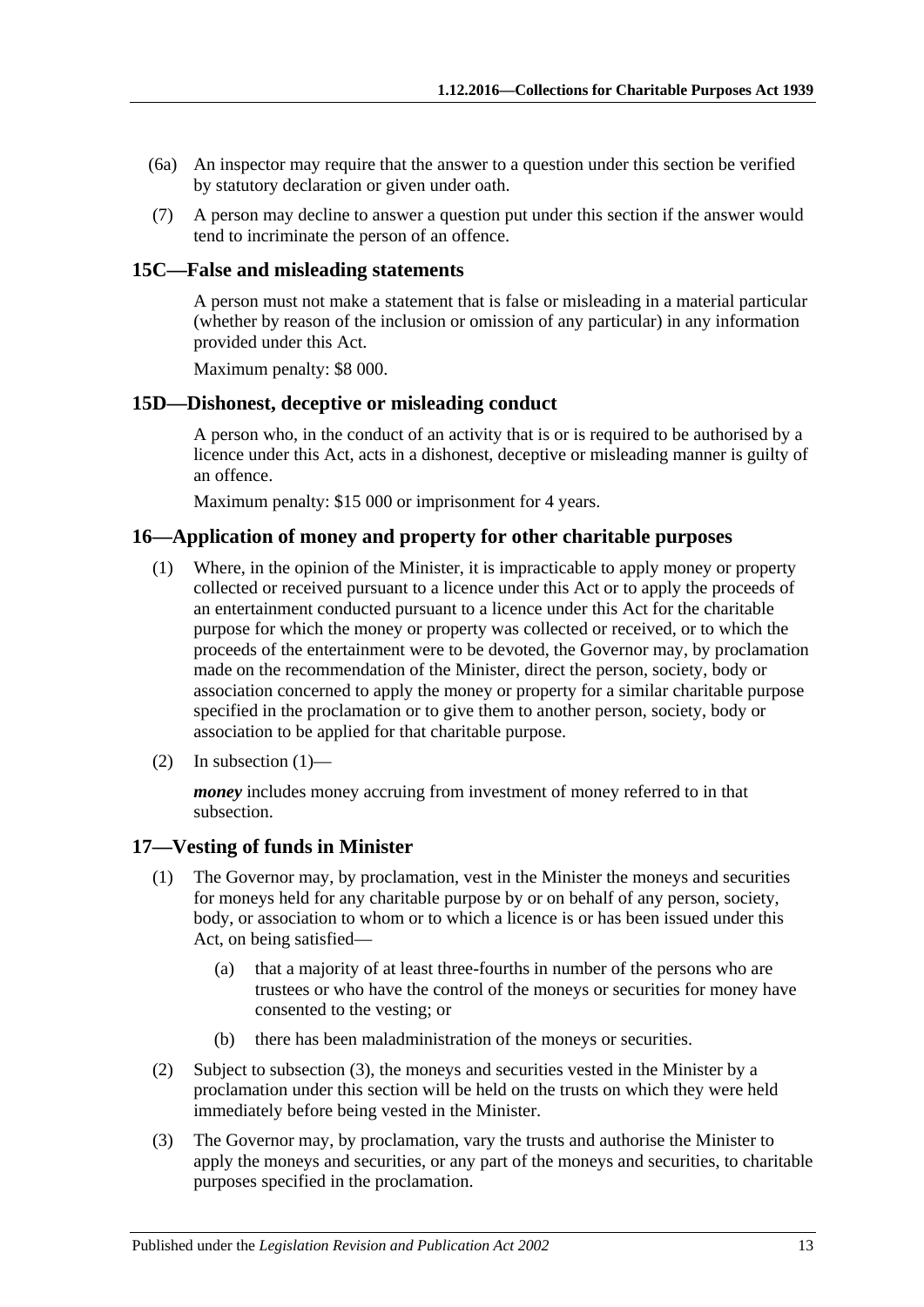#### <span id="page-13-0"></span>**17A—Disclosure of information relating to Commonwealth registered entities**

The Minister may enter into an agreement with the Commonwealth Commissioner in relation to—

- (a) the manner in which Commonwealth registered entities may provide information for the purposes of this Act; and
- (b) the provision of information obtained under the Commonwealth Act to the Minister for the purposes of this Act.

#### <span id="page-13-1"></span>**17B—Disclosure of information—general**

The Minister may disclose information gained in the course of the administration of this Act—

- (a) to authorities responsible for the administration of laws relating to acting as a collector in other States and Territories of the Commonwealth; and
- (b) to any other authorities that may require the information for the purpose of discharging duties of a public nature; and
- (c) to any other person, or in any other way, the Minister considers (in his or her absolute discretion) appropriate in the public interest.

#### <span id="page-13-2"></span>**18—Exemptions**

- (1) The Minister may, on application by a person, society, body or association exempt the person, society, body or association from compliance with specified provisions of this Act.
- (2) An exemption is subject to the conditions (if any) imposed by the Minister.
- (3) The Minister may, at his or her discretion, vary or revoke an exemption.
- (4) The grant or a variation or revocation of an exemption may be published on a website maintained by the Minister.

#### <span id="page-13-4"></span><span id="page-13-3"></span>**18B—Service of notices etc**

- (1) Subject to this Act, a notice or document required or authorised by this Act to be given to or served on a person may—
	- (a) be served on the person personally; or
	- (b) be posted in an envelope addressed to the person at the person's last known address; or
	- (c) if the person is a company or registered body within the meaning of the *Corporations Act 2001* of the Commonwealth, be given to or served on the person in accordance with that Act.
- (2) Without limiting the effect of [subsection](#page-13-4) (1), a notice or document required or authorised by this Act to be given to or served on the holder of a licence under this Act may—
	- (a) be posted in an envelope addressed to the licensee at the licensee's address for service; or
	- (b) be left for the licensee at the licensee's address for service with someone apparently over the age of 16 years; or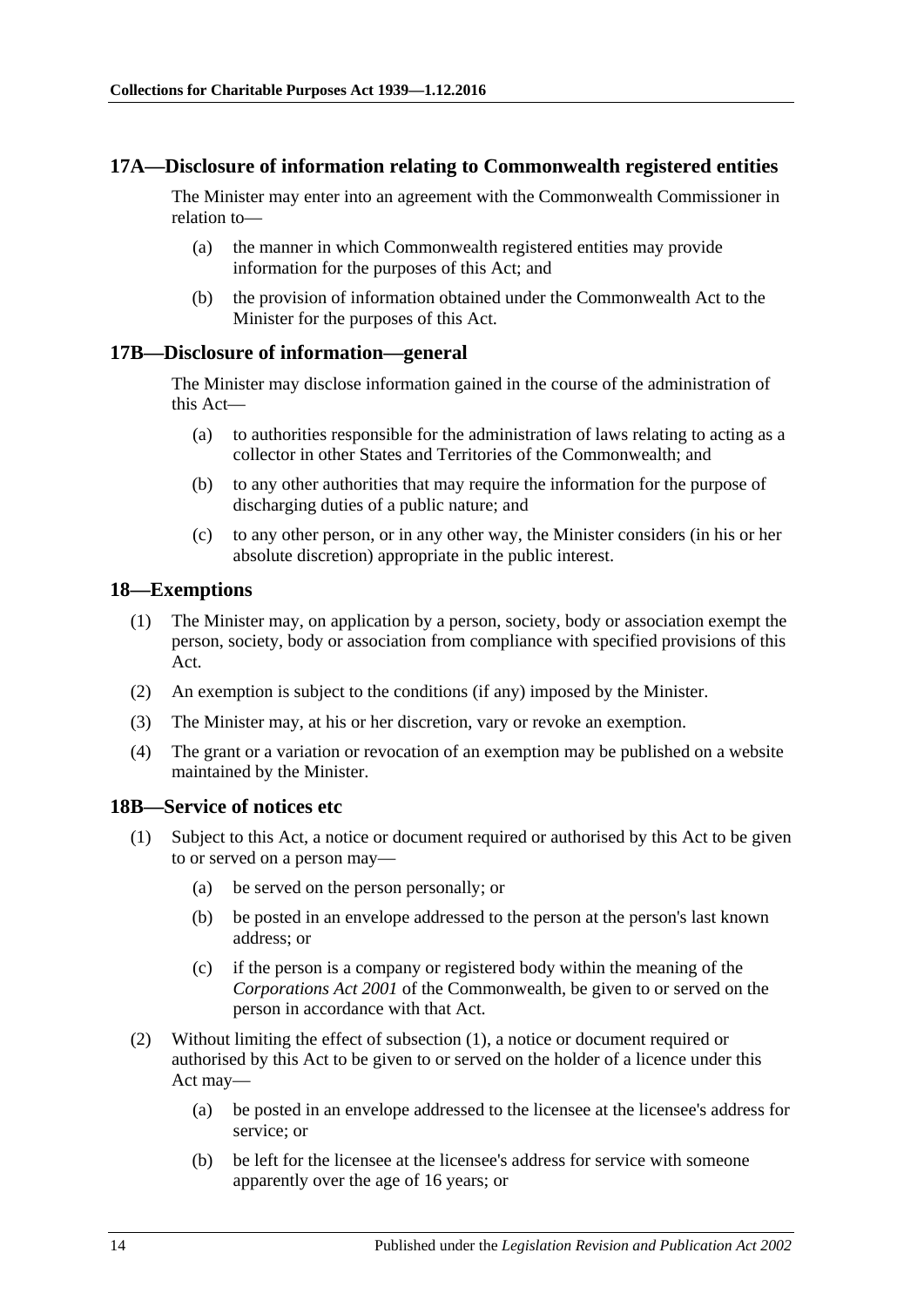- (c) be transmitted by facsimile transmission to a facsimile number provided by the licensee (in which case the notice or document will be taken to have been given or served at the time of transmission).
- (3) The address for service of the holder of a licence under this Act is the address of which the Minister has been last notified in writing by the licensee as the licensee's address for service.

# <span id="page-14-0"></span>**18C—Evidentiary**

In proceedings for an offence against this Act, an allegation in the complaint that a specified person or body was or was not—

- (a) at a specified time the holder of a [section](#page-2-1) 6 licence; or
- (b) authorised by the holder of a [section](#page-2-1) 6 licence to carry out specified activities,

is, in the absence of proof to the contrary, proof of the matter alleged.

#### <span id="page-14-4"></span><span id="page-14-1"></span>**19—Proceedings for offences**

- (1) No prosecution for an offence against this Act may be instituted without the approval in writing of the Minister.
- (2) Unless proof to the contrary is given, any document purporting to be signed by the Minister and to be an approval by the Minister under [subsection](#page-14-4) (1) is, without any further proof or proof of the signature of the Minister, sufficient proof before any court of the giving of the approval.

#### <span id="page-14-5"></span><span id="page-14-2"></span>**20—Regulations**

- (1) The Governor may make such regulations as are contemplated by this Act or are necessary or expedient for the purposes of this Act.
- <span id="page-14-6"></span>(2) Without limiting [subsection](#page-14-5) (1), the regulations may—
	- (a) require information of a kind prescribed by the regulations to be displayed on receptacles that are left in public places to enable members of the public to make gifts of property for charitable purposes or to dispose of unwanted property;
	- (b) prohibit the display of information of a kind prescribed by the regulations on receptacles referred to in [paragraph](#page-14-6) (a);
	- (c) regulate the form in which information may be displayed on receptacles referred to in [paragraph](#page-14-6) (a);
	- (d) impose a fine (not exceeding \$4 000) for breach of, or non-compliance with, the regulations.

#### <span id="page-14-3"></span>**21—Saving provision**

The provisions of this Act are in addition to and not in substitution for any other provisions by or under which collections of money are controlled.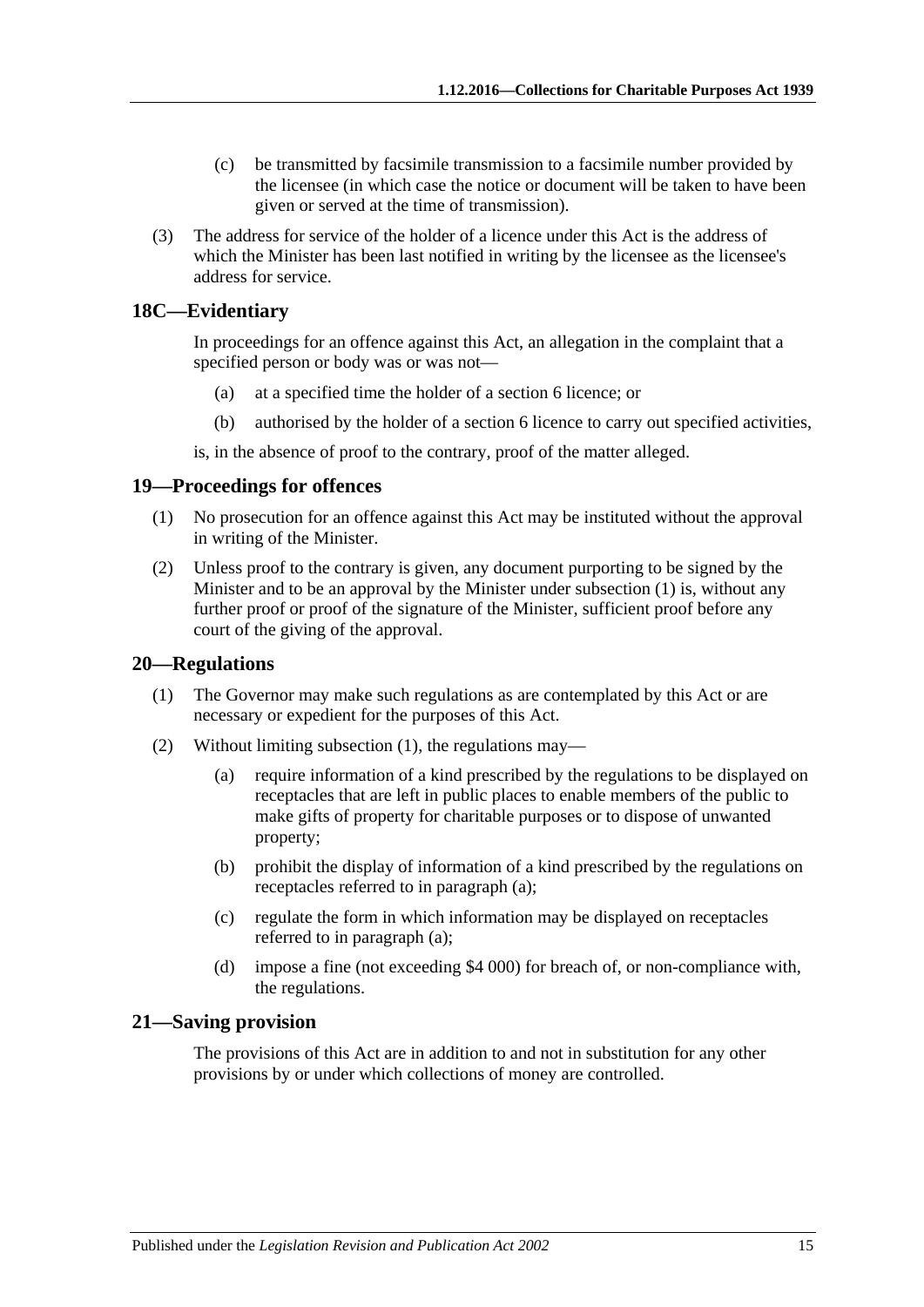# <span id="page-15-0"></span>**Legislative history**

# **Notes**

- Please note—References in the legislation to other legislation or instruments or to titles of bodies or offices are not automatically updated as part of the program for the revision and publication of legislation and therefore may be obsolete.
- Earlier versions of this Act (historical versions) are listed at the end of the legislative history.
- For further information relating to the Act and subordinate legislation made under the Act see the Index of South Australian Statutes or www.legislation.sa.gov.au.

# **Legislation repealed by principal Act**

The *Collections for Charitable Purposes Act 1939* repealed the following:

*Collections for Unemployment Act 1930*

# **Principal Act and amendments**

New entries appear in bold.

| Year | N <sub>0</sub> | Title                                                                                                  | Assent     | Commencement                                                       |
|------|----------------|--------------------------------------------------------------------------------------------------------|------------|--------------------------------------------------------------------|
| 1939 | 16             | <b>Collections for Charitable Purposes</b><br>Act 1939                                                 | 22.11.1939 | 1.2.1940 (Gazette 23.11.1939 p1379)                                |
| 1947 | 18             | <b>Collections for Charitable Purposes</b><br>Act Amendment Act 1947                                   | 6.11.1947  | 6.11.1947                                                          |
| 1982 | 21             | <b>Collections for Charitable Purposes</b><br>Act Amendment Act 1982                                   | 18.3.1982  | 1.4.1982 (Gazette 1.4.1982 p949)                                   |
| 1995 | 66             | <b>Collections for Charitable Purposes</b><br>(Licensing and Miscellaneous)<br>Amendment Act 1995      | 17.8.1995  | 2.11.1995 (Gazette 2.11.1995 p1232)                                |
| 1999 | 14             | <b>Collections for Charitable Purposes</b><br>(Definition of Charitable Purpose)<br>Amendment Act 1999 | 1.4.1999   | 1.4.1999                                                           |
| 2007 | 41             | <b>Collections for Charitable Purposes</b><br>(Miscellaneous) Amendment Act 2007                       | 25.10.2007 | 1.9.2008 (Gazette 3.7.2008 p3203)                                  |
| 2009 | 84             | <b>Statutes Amendment (Public Sector</b><br>Consequential Amendments) Act 2009                         | 10.12.2009 | Pt 34 (s $63$ )—1.2.2010 ( <i>Gazette</i><br>28.1.2010 p320)       |
| 2013 | 16             | <b>Statutes Amendment (Directors'</b><br>Liability) Act 2013                                           | 23.5.2013  | Pt 10 (s 14)-17.6.2013 ( <i>Gazette</i><br>6.6.2013 p2498)         |
| 2016 | 24             | <b>Statutes Amendment</b><br>(Commonwealth Registered Entities)<br>Act 2016                            | 2.6.2016   | Pt 3 (ss 7-21), Schs 1 & 2-1.12.2016<br>(Gazette 27.10.2016 p4237) |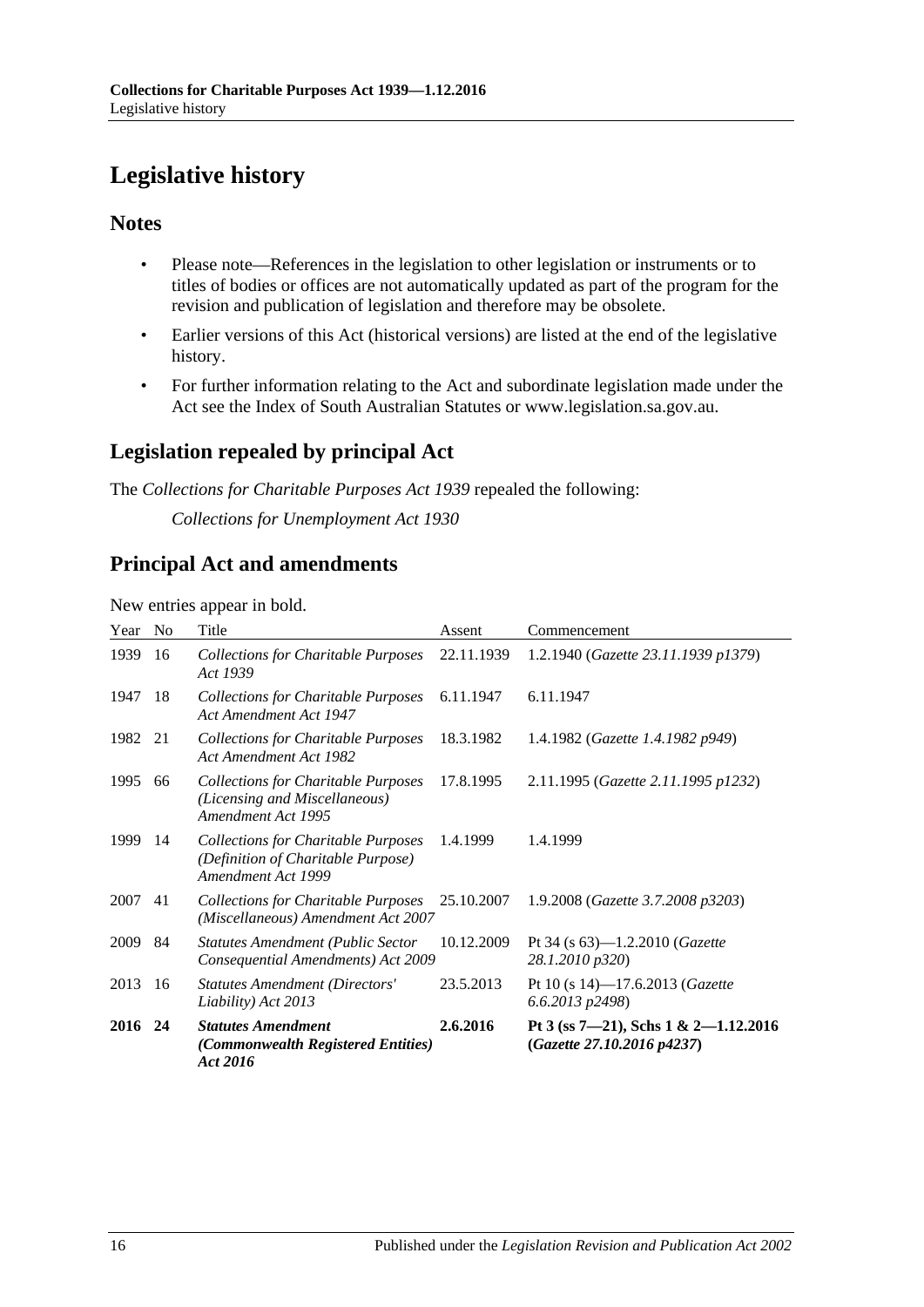# **Provisions amended since 3 February 1976**

• Legislative history prior to 3 February 1976 appears in marginal notes and footnotes included in the consolidation of this Act contained in Volume 2 of The Public General Acts of South Australia 1837-1975 at page 202.

New entries appear in bold.

Entries that relate to provisions that have been deleted appear in italics.

| Provision                             | How varied                                                            | Commencement |  |
|---------------------------------------|-----------------------------------------------------------------------|--------------|--|
| Long title                            | amended under Legislation Revision and<br><b>Publication Act 2002</b> |              |  |
|                                       | amended by 41/2007 Sch 1                                              | 1.9.2008     |  |
| $ss$ 2 and 3                          | omitted under Legislation Revision and<br><b>Publication Act 2002</b> |              |  |
| s <sub>4</sub>                        |                                                                       |              |  |
| body                                  | inserted by $66/1995$ s $3(a)$                                        | 2.11.1995    |  |
| charitable purpose                    | amended by $66/1995$ s $3(b)$ , (d)                                   | 2.11.1995    |  |
|                                       | (c) and (d) deleted by $66/1995$ s $3(c)$                             | 2.11.1995    |  |
|                                       | amended by 14/1999 s 2                                                | 1.4.1999     |  |
|                                       | amended by $24/2016$ s $7(1)$ , $(2)$                                 | 1.12.2016    |  |
| code of practice                      | inserted by $24/2016$ s $7(3)$                                        | 1.12.2016    |  |
| collection contract                   | inserted by $66/1995$ s $3(e)$                                        | 2.11.1995    |  |
|                                       | substituted by 41/2007 s 4                                            | 1.9.2008     |  |
| collector                             | inserted by 41/2007 s 4                                               | 1.9.2008     |  |
|                                       | substituted by $24/2016$ s $7(4)$                                     | 1.12.2016    |  |
| Commonwealth<br>Act                   | inserted by $24/2016$ s $7(4)$                                        | 1.12.2016    |  |
| Commonwealth<br>Commissioner          | inserted by $24/2016$ s $7(4)$                                        | 1.12.2016    |  |
| Commonwealth<br>registered entity     | inserted by $24/2016$ s $7(4)$                                        | 1.12.2016    |  |
| inspector                             | inserted by 41/2007 s 4                                               | 1.9.2008     |  |
| <b>Minister</b>                       | deleted by $41/2007 s 4$                                              | 1.9.2008     |  |
| paid collector                        | inserted by 41/2007 s 4                                               | 1.9.2008     |  |
| property                              | inserted by 41/2007 s 4                                               | 1.9.2008     |  |
| section 6 licence                     | inserted by $66/1995$ s 3(f)                                          | 2.11.1995    |  |
| section 6A licence                    | inserted by $66/1995$ s $3(f)$                                        | 2.11.1995    |  |
|                                       | deleted by $24/2016$ s $7(5)$                                         | 1.12.2016    |  |
| section 7 licence                     | inserted by $66/1995 s 3(f)$                                          | 2.11.1995    |  |
|                                       | deleted by $24/2016 s 7(6)$                                           | 1.12.2016    |  |
| s <sub>5</sub>                        | deleted by 66/1995 s 4                                                | 2.11.1995    |  |
| s <sub>5</sub>                        | inserted by 41/2007 s 5                                               | 1.9.2008     |  |
| s 6 before substitution<br>by 41/2007 |                                                                       |              |  |
| $s\,6(1)$                             | amended by $66/1995$ s $5(a)$                                         | 2.11.1995    |  |
| $s\ 6(2)$                             | amended by $66/1995 s 5(b)$                                           | 2.11.1995    |  |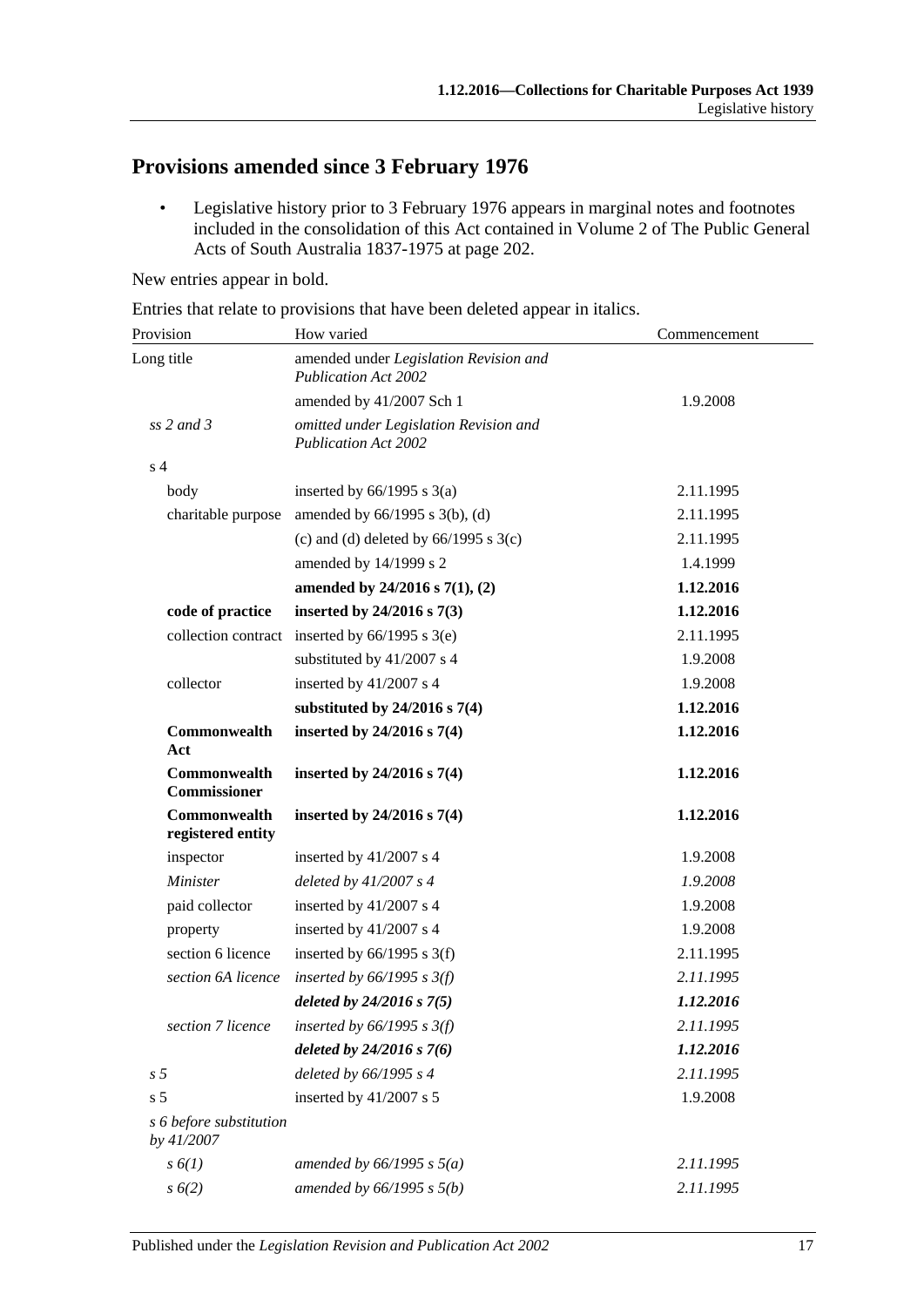| $s\ 6(3)$                             | amended by $66/1995$ s $5(c)$          | 2.11.1995 |
|---------------------------------------|----------------------------------------|-----------|
| s <sub>6</sub>                        | substituted by 41/2007 s 5             | 1.9.2008  |
| s(6(1))                               | amended by 24/2016 s 8(1), Sch 2       | 1.12.2016 |
| $s\;6(3)$ - (10)                      | inserted by $24/2016$ s $8(2)$         | 1.12.2016 |
| s 6A                                  | inserted by $66/1995 s 6$              | 2.11.1995 |
|                                       | substituted by $41/2007 s 5$           | 1.9.2008  |
|                                       | deleted by 24/2016 s 9                 | 1.12.2016 |
| s 6B                                  | inserted by $41/2007$ s 5              | 1.9.2008  |
| $s$ 6B(2) and (3)                     | amended by 24/2016 Sch 2               | 1.12.2016 |
| $s$ 6B(4)                             | deleted by 24/2016 s 10                | 1.12.2016 |
| $s$ 6C                                | inserted by $41/2007$ s 5              | 1.9.2008  |
| s 6C(3)                               | amended by 24/2016 Sch 2               | 1.12.2016 |
| s6C(4)                                | amended by 24/2016 s 11(1)             | 1.12.2016 |
| $s 6C(5)$ and $(6)$                   | amended by 24/2016 Sch 2               | 1.12.2016 |
| $s$ 6C(7)                             | deleted by $24/2016 s 11(2)$           | 1.12.2016 |
| s 7 before substitution<br>by 41/2007 |                                        |           |
| s(7(1))                               | amended by $66/1995$ s $7(a)$          | 2.11.1995 |
| $s \, 7(2)$                           | amended by $66/1995 s 7(b)$            | 2.11.1995 |
| $s \, 7(3)$                           | amended by $66/1995 s 7(c)$            | 2.11.1995 |
| $s \, 7(4)$                           | amended by $66/1995 s 7(d)$            | 2.11.1995 |
| s 7                                   | substituted by 41/2007 s 5             | 1.9.2008  |
| $s \, 7(2)$                           | deleted by $24/2016 s 12(1)$           | 1.12.2016 |
| s7(3)                                 | amended by 24/2016 s 12(2), Sch 2      | 1.12.2016 |
| s7(5)                                 | amended by 24/2016 s 12(3), (4), Sch 2 | 1.12.2016 |
| s <sub>8</sub>                        |                                        |           |
| s(1)                                  | amended by 66/1995 s 8                 | 2.11.1995 |
|                                       | amended by 41/2007 Sch 1               | 1.9.2008  |
|                                       | amended by 24/2016 s 13                | 1.12.2016 |
| s(2)                                  | amended by 66/1995 s 8                 | 2.11.1995 |
|                                       | substituted by 41/2007 Sch 1           | 1.9.2008  |
|                                       | amended by 24/2016 s 13                | 1.12.2016 |
| s 9                                   |                                        |           |
| $s \, 9(1)$                           | amended by 41/2007 Sch 1               | 1.9.2008  |
|                                       | amended by 24/2016 s 14                | 1.12.2016 |
| $s \, 9(2)$                           | amended by 66/1995 s 9                 | 2.11.1995 |
|                                       | substituted by 41/2007 Sch 1           | 1.9.2008  |
|                                       | amended by 24/2016 Sch 2               | 1.12.2016 |
| s 10                                  | deleted by $21/1982 s3$                | 1.4.1982  |
| s 11                                  |                                        |           |
| s 11(1)                               | amended by $21/1982$ s $4(a)$          | 1.4.1982  |
|                                       | amended by 41/2007 Sch 1               | 1.9.2008  |
| $s$ $11(2)$                           | amended by $21/1982$ s $4(b)$          | 1.4.1982  |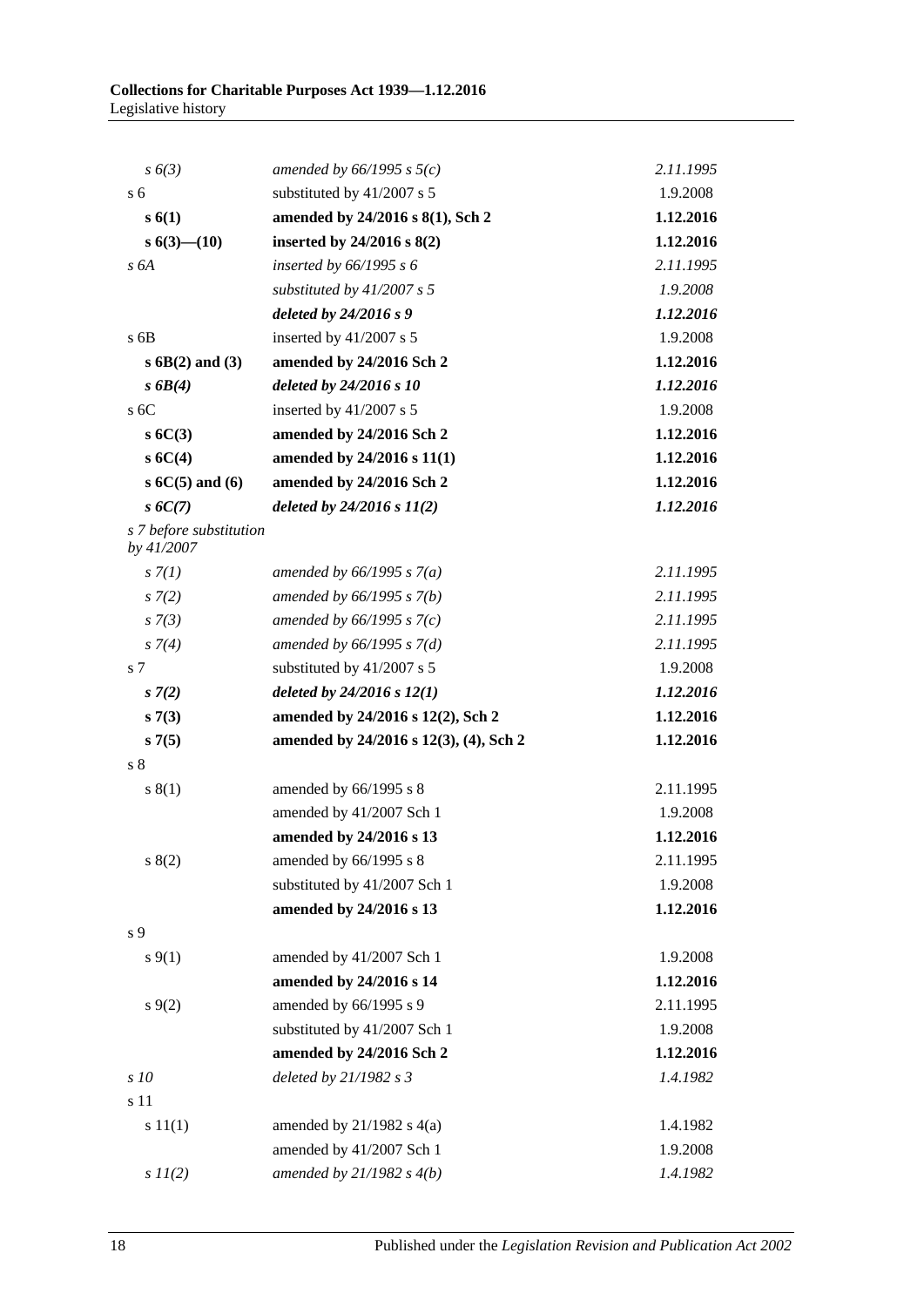|                                           | amended by 66/1995 s 10                                    | 2.11.1995 |
|-------------------------------------------|------------------------------------------------------------|-----------|
|                                           | amended by 41/2007 Sch 1                                   | 1.9.2008  |
|                                           | deleted by 24/2016 s 15                                    | 1.12.2016 |
| s 11(3)                                   | amended by $21/1982$ s $4(c)$                              | 1.4.1982  |
|                                           | amended by 41/2007 Sch 1                                   | 1.9.2008  |
| s 12                                      |                                                            |           |
| s 12(1)                                   | amended by $66/1995$ s $11(a)$                             | 2.11.1995 |
|                                           | substituted by $41/2007$ s $6(1)$                          | 1.9.2008  |
|                                           | substituted by $24/2016$ s $16(1)$                         | 1.12.2016 |
| s 12(1a)                                  | inserted by $66/1995 s 11(b)$                              | 2.11.1995 |
|                                           | deleted by $41/2007 s 6(1)$                                | 1.9.2008  |
| s 12(2)                                   | substituted by $41/2007$ s $6(1)$                          | 1.9.2008  |
|                                           | amended by 24/2016 s 16(2)                                 | 1.12.2016 |
| $s\,12(2a)$                               | inserted by $66/1995 s 11(c)$                              | 2.11.1995 |
|                                           | deleted by $41/2007 s 6(1)$                                | 1.9.2008  |
| s 12(3)                                   | substituted by $41/2007$ s $6(1)$                          | 1.9.2008  |
|                                           | amended by 24/2016 s 16(3)                                 | 1.12.2016 |
| s 12(4)                                   | inserted by 21/1982 s 5                                    | 1.4.1982  |
|                                           | amended by 66/1995 s 11(d)                                 | 2.11.1995 |
|                                           | amended by $41/2007$ s $6(2)$ — $(4)$                      | 1.9.2008  |
|                                           | amended by 24/2016 s 16(4), (5)                            | 1.12.2016 |
| $s 12(5)$ and (6)                         | inserted by 24/2016 s 16(6)                                | 1.12.2016 |
| s <sub>13</sub>                           | deleted by 21/1982 s 6                                     | 1.4.1982  |
| s <sub>14</sub>                           | amended by 41/2007 Sch 1                                   | 1.9.2008  |
| ss 14A and 14B                            | inserted by 24/2016 s 17                                   | 1.12.2016 |
| s 15 before<br>substitution by<br>41/2007 |                                                            |           |
| sI5(1)                                    | inserted by $66/1995$ s $12(a)$                            | 2.11.1995 |
| s 15(2)                                   | s 15(1) redesignated as s 15(2) by 66/1995<br>$s\,l2(b)$   | 2.11.1995 |
|                                           | amended by $66/1995$ s $12(c)$ , (d)                       | 2.11.1995 |
| $s\,15(3)$                                | s 15(2) redesignated as s 15(3) by $66/1995$<br>$s\,l2(b)$ | 2.11.1995 |
|                                           | substituted by $66/1995$ s $12(e)$                         | 2.11.1995 |
| s 15(4)                                   | s 15(3) redesignated as s 15(4) by $66/1995$<br>$s\,l2(b)$ | 2.11.1995 |
|                                           | amended by 66/1995 s 12(f)                                 | 2.11.1995 |
| s 15                                      | substituted by 41/2007 s 7                                 | 1.9.2008  |
| s 15(3)                                   | substituted by 24/2016 s 18(1)                             | 1.12.2016 |
| $s\,15(4)$                                | deleted by $24/2016 s 18(1)$                               | 1.12.2016 |
| s 15(6)                                   | substituted by 24/2016 s 18(2)                             | 1.12.2016 |
| s 15(7)                                   | substituted by $16/2013$ s $14(1)$                         | 17.6.2013 |
|                                           | amended by 24/2016 Sch 2                                   | 1.12.2016 |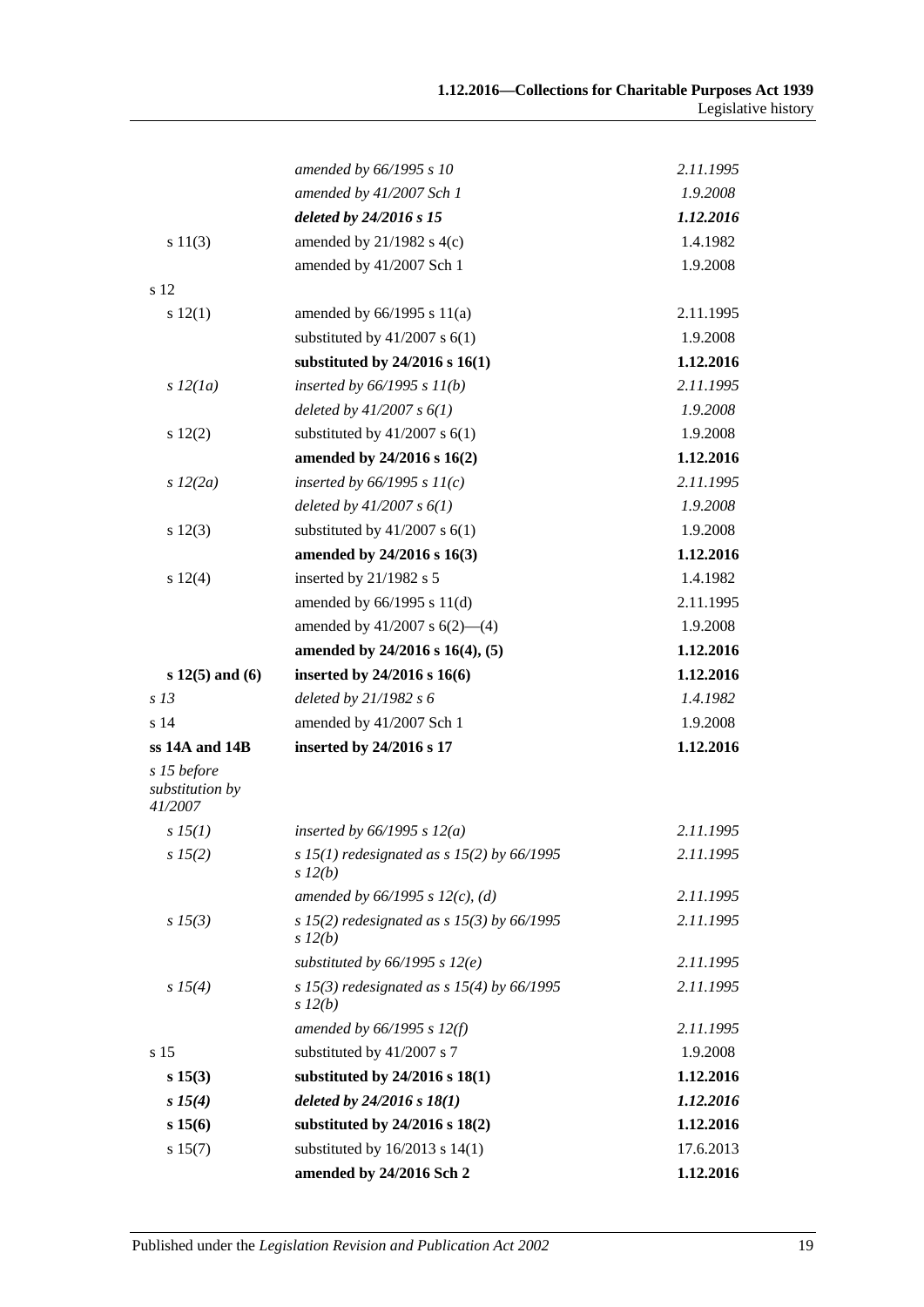| s $15(7a)$ and $(7b)$ | inserted by $16/2013$ s $14(1)$     | 17.6.2013 |
|-----------------------|-------------------------------------|-----------|
| s 15(8)               | amended by 16/2013 s 14(2)          | 17.6.2013 |
| $s 15(9)$ and $(10)$  | inserted by 24/2016 s 18(3)         | 1.12.2016 |
| s 15A                 | inserted by 41/2007 s 7             | 1.9.2008  |
| s 15B                 | inserted by 41/2007 s 7             | 1.9.2008  |
| $s$ 15B $(5)$         | amended by 24/2016 Sch 2            | 1.12.2016 |
| $s$ 15B $(6a)$        | inserted by 24/2016 s 19            | 1.12.2016 |
| s 15C                 | inserted by 41/2007 s 7             | 1.9.2008  |
|                       | amended by 24/2016 Sch 2            | 1.12.2016 |
| s 15D                 | inserted by 41/2007 s 7             | 1.9.2008  |
|                       | amended by 24/2016 Sch 2            | 1.12.2016 |
| s 16                  | substituted by 66/1995 s 13         | 2.11.1995 |
| s 16(1)               | amended by 41/2007 Sch 1            | 1.9.2008  |
| s 17                  |                                     |           |
| $s\ 17(1)$            | amended by 41/2007 Sch 1            | 1.9.2008  |
| s $17(2)$ and $(3)$   | substituted by 41/2007 Sch 1        | 1.9.2008  |
| s 17(4)               | deleted by 41/2007 Sch 1            | 1.9.2008  |
| ss 17A and 17B        | inserted by 24/2016 s 20            | 1.12.2016 |
| s 18                  | substituted by 41/2007 s 8          | 1.9.2008  |
| s 18A                 | inserted by $41/2007 s 8$           | 1.9.2008  |
|                       | deleted by 84/2009 s 63             | 1.2.2010  |
| s 18B                 | inserted by $41/2007$ s 8           | 1.9.2008  |
| s 18C                 | inserted by 41/2007 s 8             | 1.9.2008  |
|                       | amended by $24/2016$ s $21(1)$ —(3) | 1.12.2016 |
| s 19                  |                                     |           |
| s $19(1)$ and $(2)$   | amended by 41/2007 Sch 1            | 1.9.2008  |
| s 20                  | substituted by 66/1995 s 14         | 2.11.1995 |
| $s \ 20(2)$           | amended by 41/2007 Sch 1            | 1.9.2008  |
|                       | amended by 24/2016 Sch 2            | 1.12.2016 |

# **Transitional etc provisions associated with Act or amendments**

# *Statutes Amendment (Commonwealth Registered Entities) Act 2016, Sch 1—Transitional provisions*

# **1—Preliminary**

In this Schedule—

*principal Act* means the *[Collections for Charitable Purposes Act](http://www.legislation.sa.gov.au/index.aspx?action=legref&type=act&legtitle=Collections%20for%20Charitable%20Purposes%20Act%201939) 1939*.

# **2—Repeal of section 6A—reporting requirements**

(1) Despite the repeal of section 6A of the principal Act, the requirements of section 15 of the principal Act will continue to apply to the holder of a section 6A licence in relation to money collected or received under the licence during the financial year in which the repeal occurs.